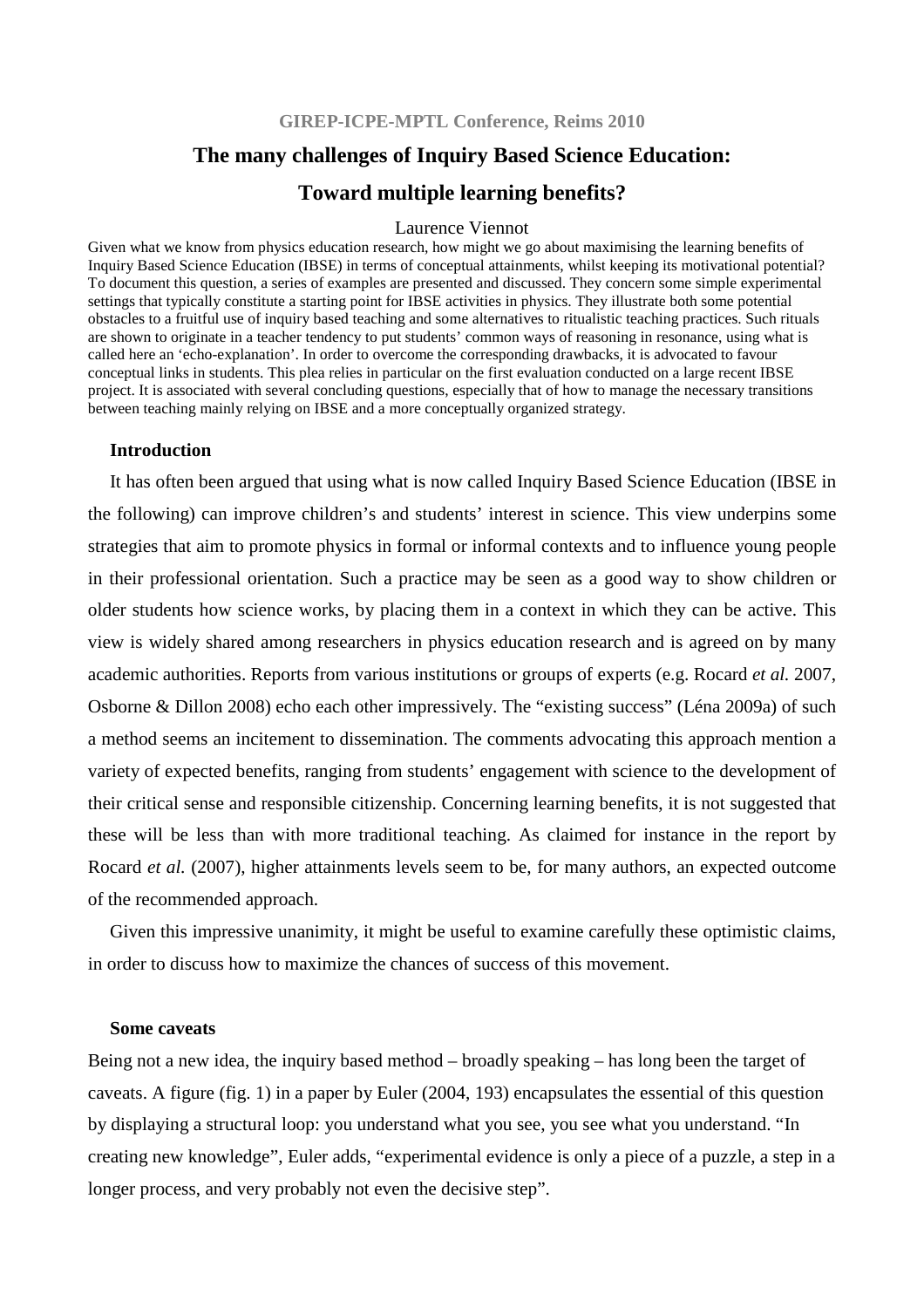

Figure 1. A figure by Euler (2004), in support to his plea for a cautious use of experiments in teaching.

Some of these long claimed caveats were very general, but they strongly resonate in the present context: « The constructivist model of learning does not carry any necessary message about models of instruction » (Millar 1989, 589); « Too often, the quality of instruction is judged on the basis of student and teacher enthusiasm, this is not valid indicator . » (McDermott 1978). There was an emphasis on the fact that any teaching method was ineffective without a thorough consideration of the taught content. (Lijnse 1994, 1995, 2002; Fensham *et al.* 1993), a viewpoint that is constitutive of what is called in Europe "didactics of" , say, "physics". Correspondingly, several authors stressed the necessity that a teaching sequence be designed and evaluated at the *micro level* (Millar 1989 ; Lijnse ibid.). Finally, the promoters of recent "inquiry based" attempts at improving science education were themselves aware that there had been, « Along the 60s-70s, (…), an impressive number of reforms that all failed » (Charpak 1996, *in French*, p. 9).

All these caveats, as it seems, are rather consensually accepted, at least are they not explicitly denied in the contemporary pleas for IBSE. This paper intends to contribute to a reflection about this question: how to conciliate that awareness and the loud stated claims concerning the expectable benefits of such an approach to teaching science? In particular, can we hope to have students more "excited", more "engaged with physics" and, at the same time, have them significantly understand what we intend them to learn? Can we do better than providing learners with a scattered set of exciting teaching sessions? Can we conduct them to a view of science as a widely unified description of the material world, constructed on the basis of parsimonious and predictive theories?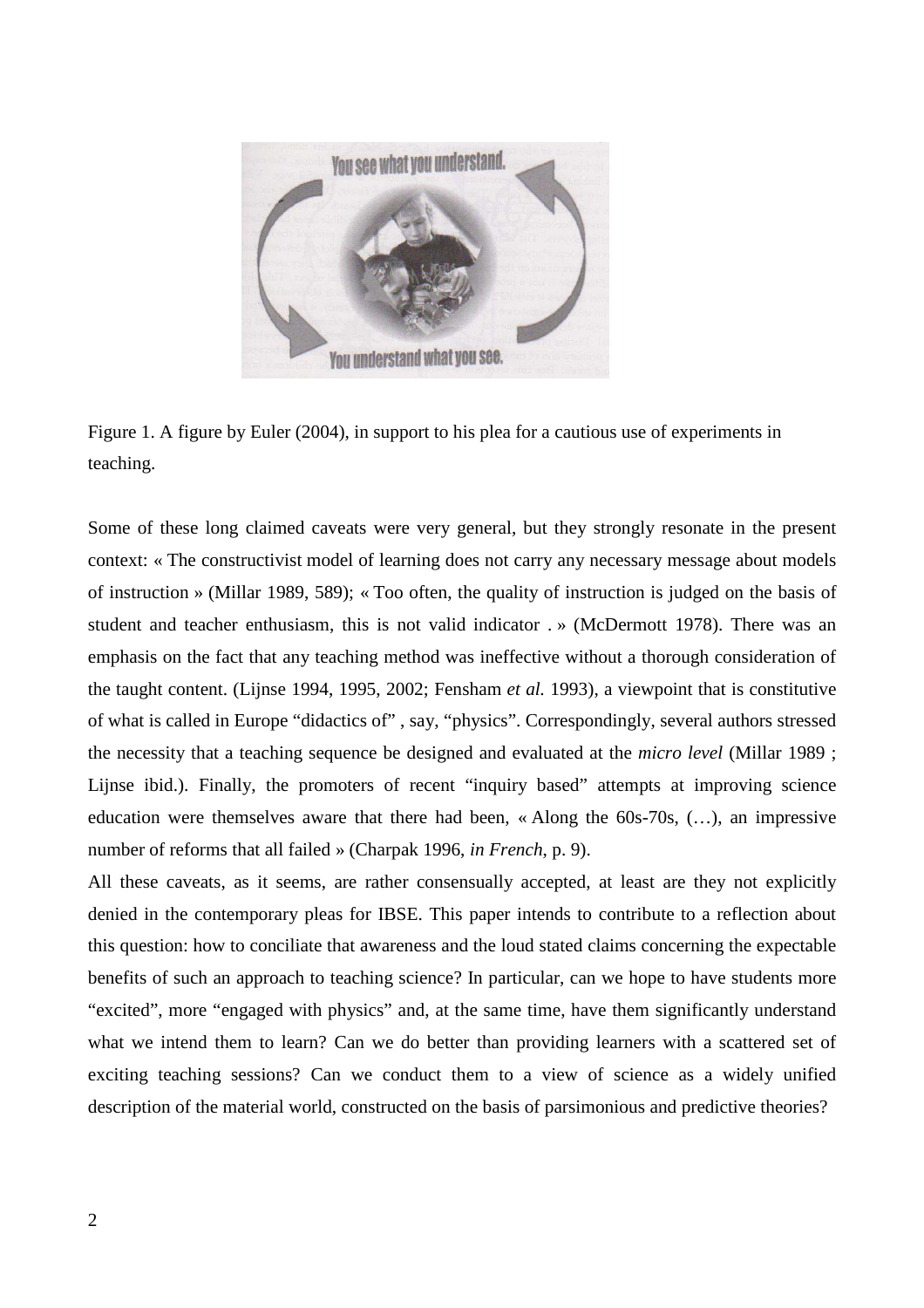## **Taking the challenge**

The perspective of this paper is to discuss how to conciliate students' excitement and their conceptual structuring. The latter component, indeed, is no less constitutive of science that the former one, and it refers to the very nature of the subject: a set of models and theories with remarkable predictive power, internal consistency and elegant parsimony, as recently underlined by Ogborn (1997, 2009).

How can we manage such a challenge, in the frame of IBSE?

A now classical approach to IBSE is the following. IBSE is meant to make ample room for the students' own intellectual activity. Therefore a question is to be solved, taking into account the learners' prior expectations. When the question refers to a phenomenon that can be practically illustrated on a small scale, an experiment is designed and carried out. Expectations on the outcomes of the experiment should be formulated and explicitly justified, in order to generate and fuel a discussion between students and/or between the students and the teacher. Once the experiment has been carried out, any conflict between what was expected and what has been observed should be negotiated. The goal is that learners should gradually reach a view that is compatible with accepted physics, and/or formulate a new question.

As recalled in introduction, these views are widely consensual nowadays. In principle, they are compatible with the various goals assigned to this type of teaching, in particular with student conceptual structuring. It might well be, however, that a predominant use of that strategy does not particularly foster an organized understanding of the taught concepts. We can search to overcome some expectable limitations in this respect. For the sake of brevity, this question will be envisaged here with a discussion focused on learners, leaving aside, though essential it may be, what concerns teachers and teacher trainers (see a few remarks in Appendix 1).

Some possible obstacles to learners' conceptual achievement are listed and discussed below, then some examples of alternatives to common practices are proposed, alternatives in line with the concern of stressing conceptual links.

The obstacles considered in the following are referred to three main ideas: the complexity of physical phenomena, some ritualistic teaching practices and what is defined below as 'echoexplanation', a type of discourse used by teachers or science mediators especially when they want to be easily understood.

## **The intrinsic complexity of physical phenomena**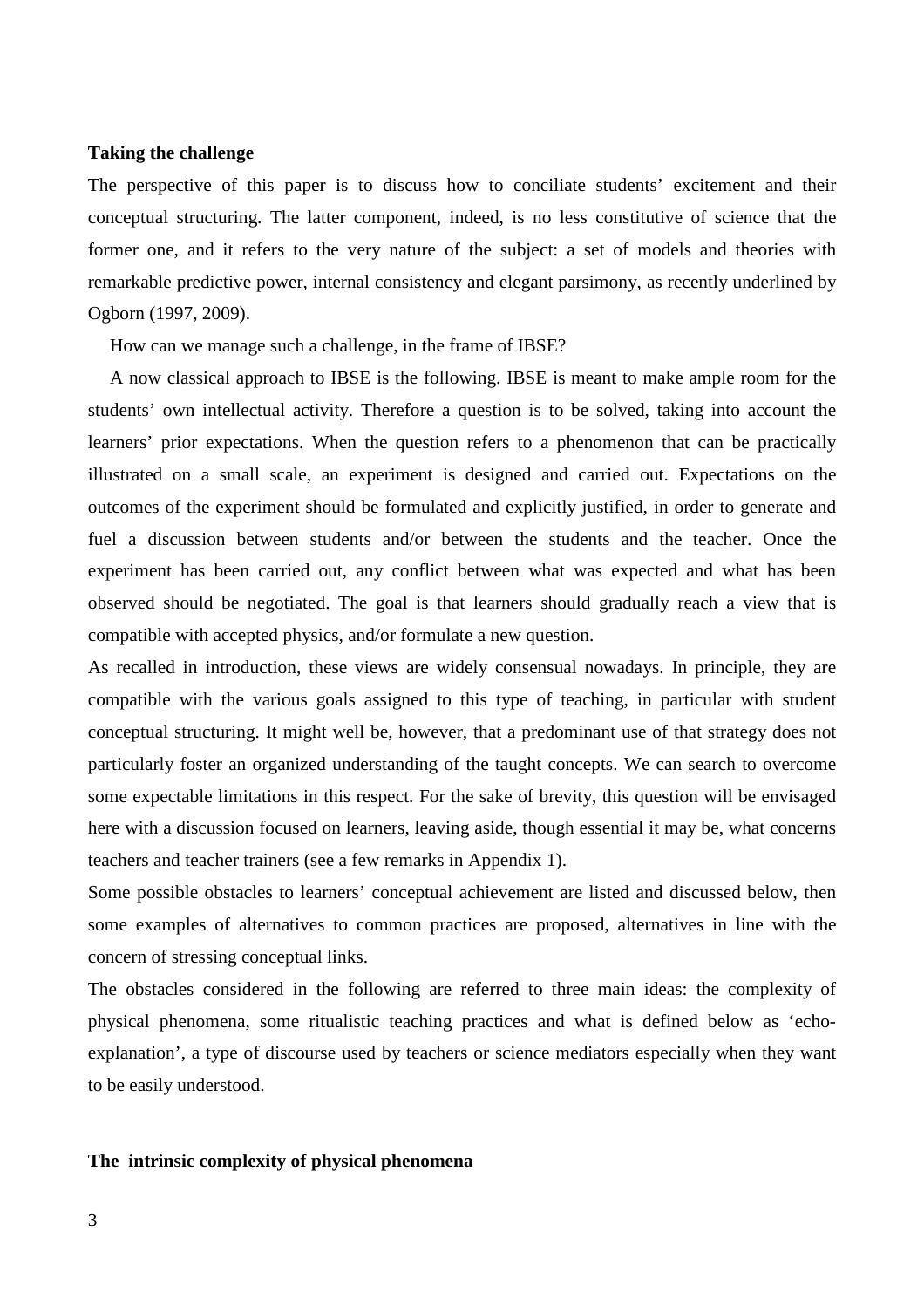We would like physics to be an engaging topic and therefore we search not to frighten our audience with too complicated explanations. Yet, several difficulties may arise.

## *Beyond a search for relevant factors?*

A very reasonable approach to the complexity of phenomena, in inquiry based teaching, is precisely to help learners isolate the relevant variables, whenever possible. This is a considerable inspiring source for IBSE designers (see, for example, the emblematic theme of the hourglass in Pollen project).

For instance, experimenting with a pendulum and finding that the mass of the oscillating object does not affect the period may be considered as very enlightening and exciting for children. No doubt that this type of activity constitutes a first step in an initiation to science, and that it is by no means obvious. It is not so easy, however, given the limits of the available explanations, to ensure transferability of the knowledge thus acquired. For instance, how could we answer the question: *How* is it that the mass is irrelevant to the period of oscillations? How could we *justify* that, with an oscillating mass-spring system, mass is now crucial? We have therefore to be aware of the limited satisfaction that some students may derive of such investigations. Consequently, a fine negotiation is needed, for any particular population, between the easy use of some practical settings and the students' possible desire for satisfying explanations.

## *When the control of variables does not tell all its reasons*

This said, it is by no means questionable that the first step in an inquiry based approach should involve a careful control of variables.

In some cases, the proposed experiment is well designed and uncontestable in this respect, thus witnessing that its designer is aware of a potential difficulty. Such is the case when Marie Curie (1907: 27), or official documents in France for pupils aged 10 (MEN 2008), or else Leach *et al.* (2010: 19) show how to weigh the air in a rigid container first emptied then filled with air (fig. 2). The constant volume of the container ensures an unchanged Archimedes up-thrust on this recipient. The larger reading of the scale in the second case can therefore safely be ascribed to the larger weight of the container, itself due to its air content.

However, a potential difficulty remains. Even though the experiment is uncontestable, students and teachers might have some problems in terms, once again, of generality. Let us consider the case when they are not explained why the container is chosen rigid. Just suggesting that this is a matter of control of variables might lead them to an end point: Why choose volume constant and not pressure? How might a pupil understand that two similar bags filled with air at same atmospheric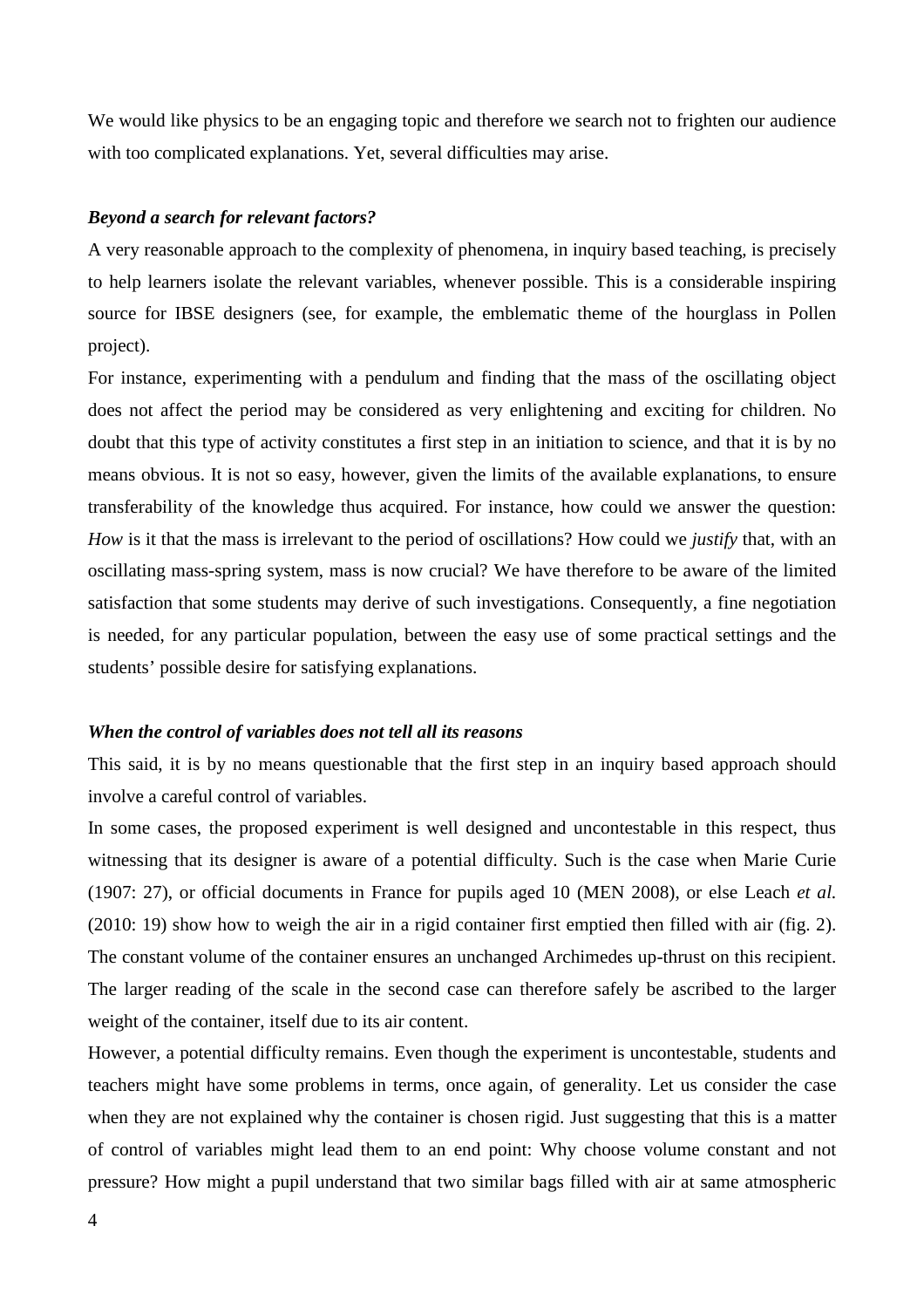pressure and temperature this time, one with little air and one with much more air inside, exert exactly the same force on a scale?



Figure 2. A way to weigh the air, according to Marie Curie (Chavannes 1907)

Emphasizing conceptual links in physics would mean, in this example, to have learners understand that the force exerted on the scale by an object does not necessarily equal its weight (see Appendix 2). We would also have to explain why we choose volume as the constant quantity, not pressure and temperature, therefore – inevitably – to speak of Archimedes' up-thrust. Then, the impression of simplicity might well vanish.

If we intend to have students engaged with physics *and* trying to extend their investigative practice, then it might be risky not to reveal what is behind the curtain when we design an unquestionable experiment. Consequently, we have to carefully consider the balance between utility and risks, for a given population, when choosing a situation for an IBSE session. As regards the targeted explanation, the possible price to pay for seemingly 'neutral' simplification is to be taken into account. Whatever the decision made, we should be conscious of its limits and prepared to react to children's questions.

## **"Yes, but this is so exciting"**

We want physics to be engaging, this for many people, and therefore we tend to select exciting phenomena while searching to explain them as simply as possible. In the negotiation of the explanation that can be expected to emerge from an IBSE session, we may be impressed by the potential of motivation of a given context. Two examples follow, with the attached risks.

- How planes fly: We really would like to present a simple account of this wondrous phenomenon. Quasi inevitably, Bernoulli is then called on. The same happens when it comes to balls "floating" in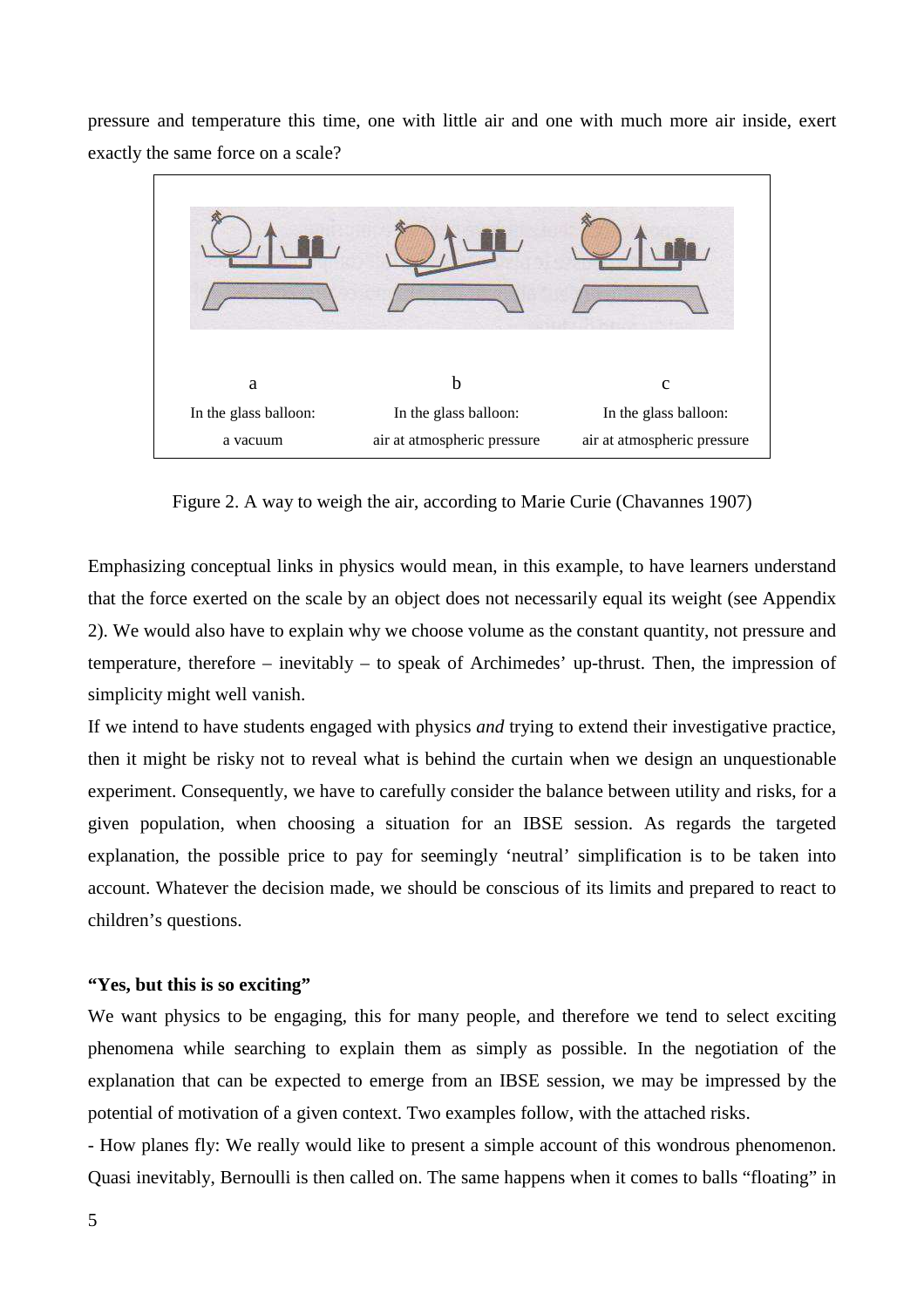an air jet, or various analogous experiments. But what remains of the theorem in many explanations is just "larger speed then smaller pressure, larger pressure then smaller speed", this without the least condition of validity. The main difficulty, then, is the problematic generality of what is said. For many simplified statements, there are counter examples. Windsocks are not sucked in by a lower pressure in their narrow part, yet the speed is larger there than at the entrance. An incompressible fluid flowing in a cylindrical horizontal pipe is at lower pressure at its exit than at the entrance, because of friction forces, but the speed is the same everywhere. Etc. Such apparent contradictions are consequences of simplification, which includes disregarding the conditions of validity of Bernoulli theorem. Therefore, it is worth wondering, in such occasions, if the price to pay is worth it. Of course, it may be decided to reinforce the explanation with more precise considerations. But then, it is extremely difficult to avoid that simplicity fade away.

Our second example presents a case when it is easier to get out of such a dilemma.

- In order to introduce colour phenomena, we may be tempted to choose a familiar context and use a television set. This is an everyday object, and you can see the red, blue and green spots on the screen with a magnifying glass. If the only goal is to have children realise that the fact that the screen is white has something to do with red, blue and green colours, the experiment can be retained. But if we intend pupils to differentiate additive mixing of lights from subtractive mixing of pigments, this setting is likely to be misleading. Indeed, it is not at all obvious how coloured points - that are *visibly separate* on the screen - might have the same effect as the simultaneous impact of light beams *at a given point* of a screen or of the retina. The mechanism of that "biologic mixing", so to speak, is far from simple. Understanding how lights are involved at all in this story is already problematic. If the conceptual target is to differentiate colour phenomena, it seems advisable to choose another experiment (for instance Chauvet 1996, 1999: fig. 3 and 4, see also Viennot 2003; Planinsic 2004: Planinsic & Viennot 2010), despite the familiar context that pleads for the television set.

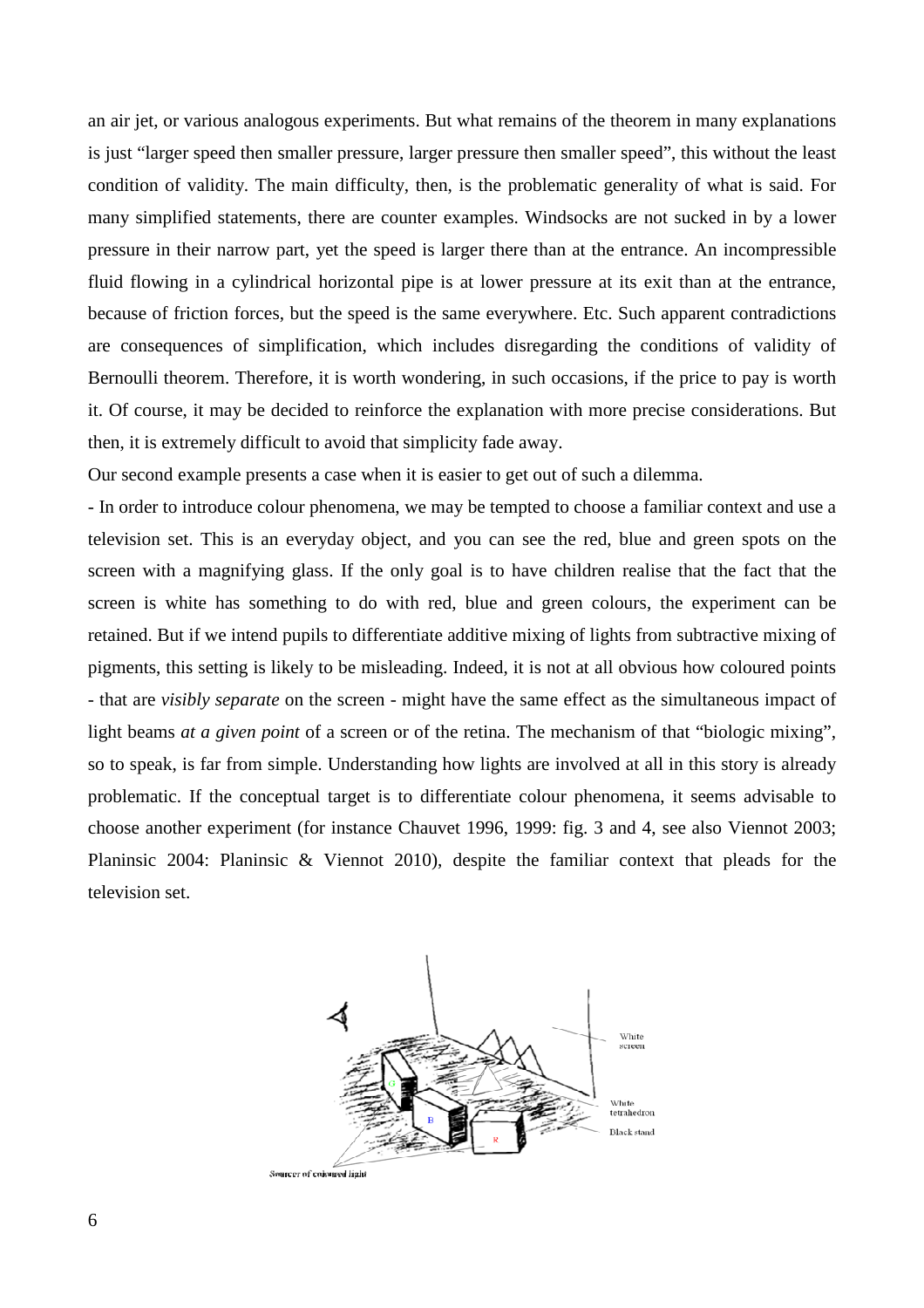Figure 3. Sketch of setting used to perform the experiment of "coloured shadows" (Chauvet 1996, Chauvet 1999, slightly modified version: the tetrahedron has one edge parallel to the screen)



Figure 4**:** Colours of the different zones of the setting shown in Figure 3, once the lamps are switched on (photos: P. Sauvage, ref.: Planinsic and Viennot 2010).

With these first examples, we are confronted with some central questions, such as: Given a phenomenon involved in an IBSE session, will students have any means to consistently interpret what they observe? What kind of concepts can we help them construct? Will an engaging topic suffice to ensure learning benefits? Is everydaylife always the best entry? Clearly, for each given population, there is a need for a carefully motivated choice of phenomena, taking into account, first of all, the kind of explanation that is likely to emerge from an IBSE session.

But, in this kind of negotiation, the choices may be obstructed, in particular, by some ritualistic pratices.

## **Beyond rituals**

There are many teaching strategies, ways of staging an experiment or explanations that we use repeatedly as if they were unproblematic. Such practices may rely on mature experience and thorough reflection. Let us term "rituals" those that, most probably, are just an effect of habit.

An example is when an inverted glass of water is used to demonstrate the role of atmospheric pressure (Viennot 2009, Viennot 2010a,b). Then, a glass full of water is covered with a piece of cardboard and turned upside down, in a vertical position (fig. 5). The water stays in the glass, the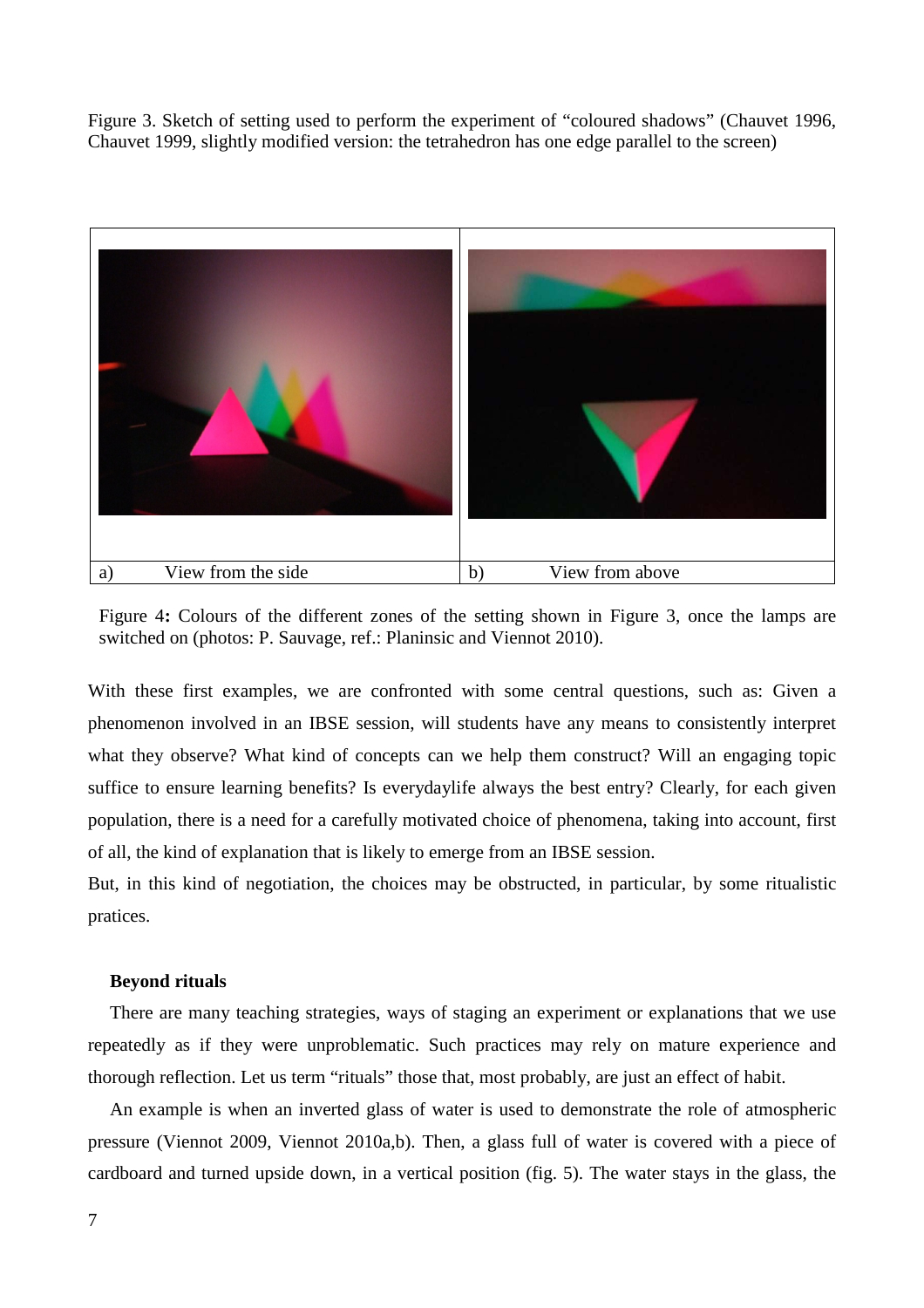cardboard apparently stuck below. Students are often told that the cardboard does not fall down because the atmosphere "supports the water's weight". Is there any problem with such a practice, in particular as regards the targeted explanation?

This explanation makes use of two relevant forces, but it suggests a Newtonian balance between them. In fact, the upward force on the cardboard is about a hundred times as large as the weight of the water. Therefore the above explanation is, at best, very incomplete, and at worst, quite misleading.



Figure 5. A simple experiment (*a*) that is often "explained" with problematic arguments (*b, c)* 

A way to show that this example is not anecdotal is to consider a second situation: a test-tube full of water, held upside-down over a tank of water, the top of the tube being 2m above the level of the free surface of the tank (fig. 6). This situation is analogous to that of the inverted glass of water, because at the level of the free surface (i.e. at the bottom of the column of water) there is atmospheric pressure, as is the case at the level of the cardboard. As with the first example, the contact interaction between the glass and the water at the top of the tube involves large forces – corresponding here to four-fifths of the atmospheric pressure (see Appendix 1).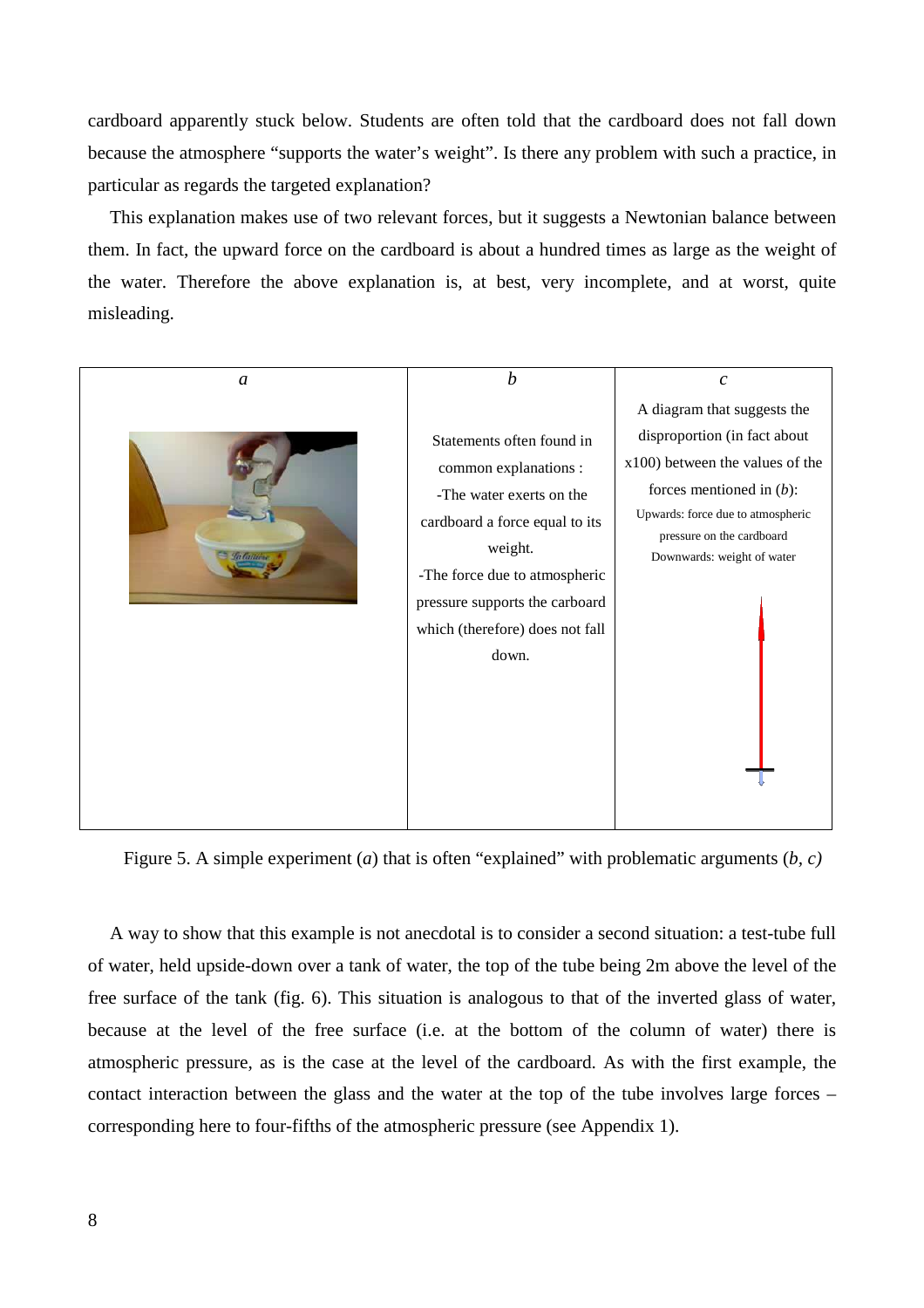

Figure 6. A situation that can be analysed like the glass of water turned upside down (fig. 5): a testtube full of water and turned upside down over a tank filled with water.

An expert explanation for this phenomenon was provided by Marie Curie. A book recently published presents notes taken by Isabelle Chavannes during lessons given in 1907 by Marie Curie to a few of her friends' children (including Isabelle). Referring to the setting shown in Figure 6, Isabelle Chavannes reported Marie Curie's words: "*What is raising this column of water up to 2m ? It's the atmospheric pressure that is pushing on the water in the tank. In the tube, there is no air, and no pressure is exerted on the water* " (Chavannes 1907).

With this comment, we are very close to the common and problematic explanation of the inverted glass discussed above. Such a similarity suggests that the ritual just illustrated with the first example – an inverted glass - is not simply an accident. We may then decide that it is worth suggesting alternatives, beyond just signaling the incompleteness of the ritualistic explanations.

A first strategy is to change slightly the staging of the inverted glass, by putting it in a horizontal position (fig. 7). Then, it is less tempting to ascribe the immobility of the cardboard to a balance between a force exerted by the atmosphere and the water's weight.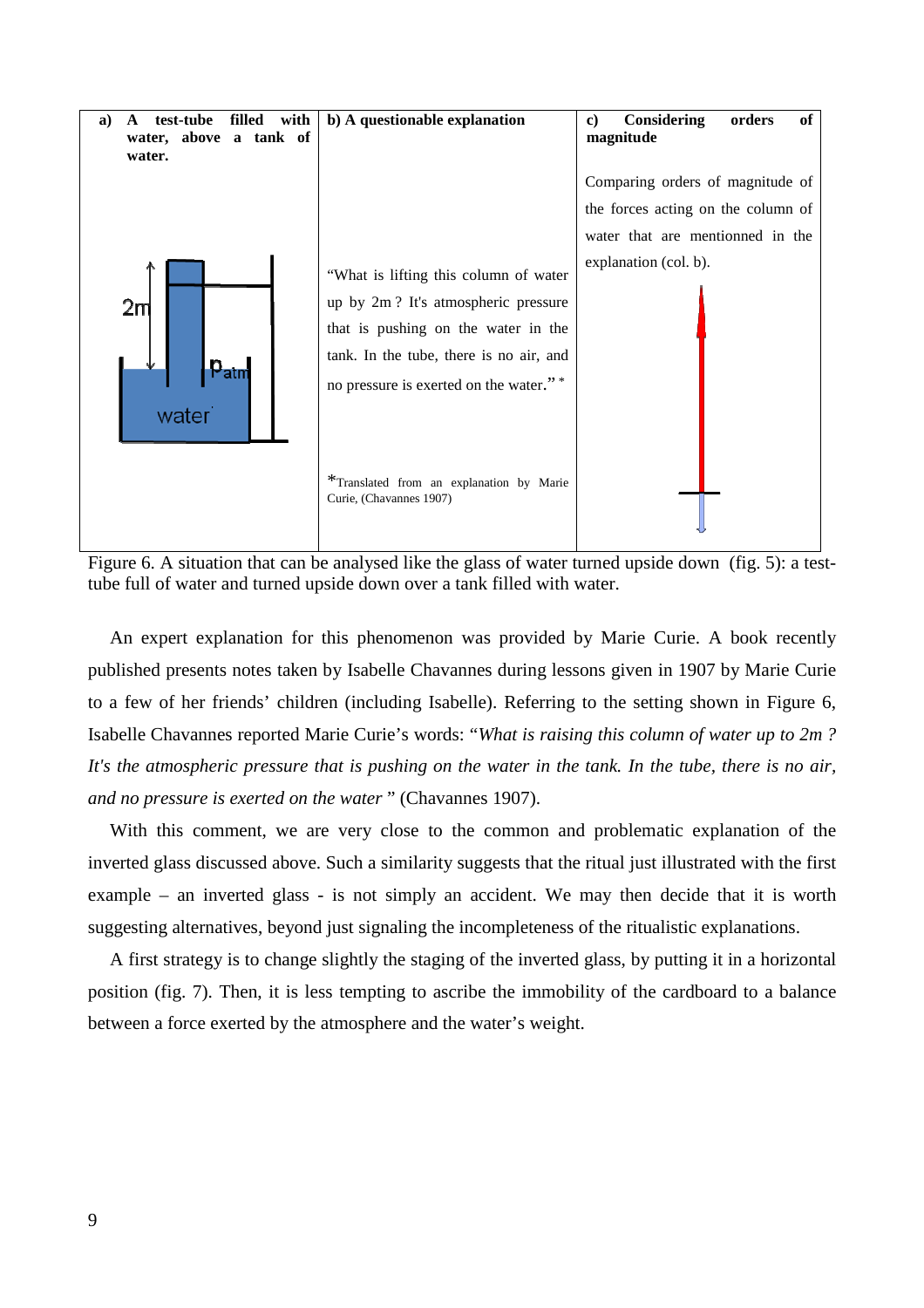

Figure 7. In a horizontal position, the water also does not flow out of the glass

A simple analysis of the horizontal components of the main forces leads to a more symmetrical view, which is systemic and involves both ends of the glass. The atmosphere appears as playing the role of a press rather than that of a stand. It is likely that the learning outcomes would be different, or at least that the conceptual obstacles would not be the same.

The second example does not lend itself to that kind of change, as the test tube cannot be put horizontally. But it is still very relevant to focus on the systemic aspect. As in the case of the inverted glass, *both* ends of the column of water deserve attention. Indeed, at the top of this column, the interaction between the water and the glass is equivalent to that generated by four fifths of atmospheric pressure. Stressing the links between the two situations, inverted glass or test tube, is likely to lead to a better understanding of this idea. It is even possible to discuss what a Torricelli barometer is, and to underline that there is a very small interaction, in this case, between mercury vapour and the top of the tube ( $\approx 2.10^{-1}$  Pa). By stressing similarities and differences, via a systemic analysis, an investigation of an inverted glass, an inverted test tube and a barometer gives access to a rich and consistent conceptual content.

#### **Expert echo explanations**

The two preceding examples also illustrate the idea of an expert echo-explanation (Viennot 2009, 2010a,b, Viennot and Planinsic 2009).

Let us consider the common and problematic explanations that are commonly given for these two situations. A column of water is said to be raised by atmospheric pressure and this suggests an (unbalanced) equilibrium between two forces, given that it is (erroneously) claimed or simply suggested that there is nothing else acting on the water. These two forces are, on the one hand, that due to atmosphere pressure at the basis of the column of water and, on the other hand, the weight of this column, itself assumed to be exerted on the water in the tank. Only the basis of the column seems to be considered, as though no interaction was intervening at the top.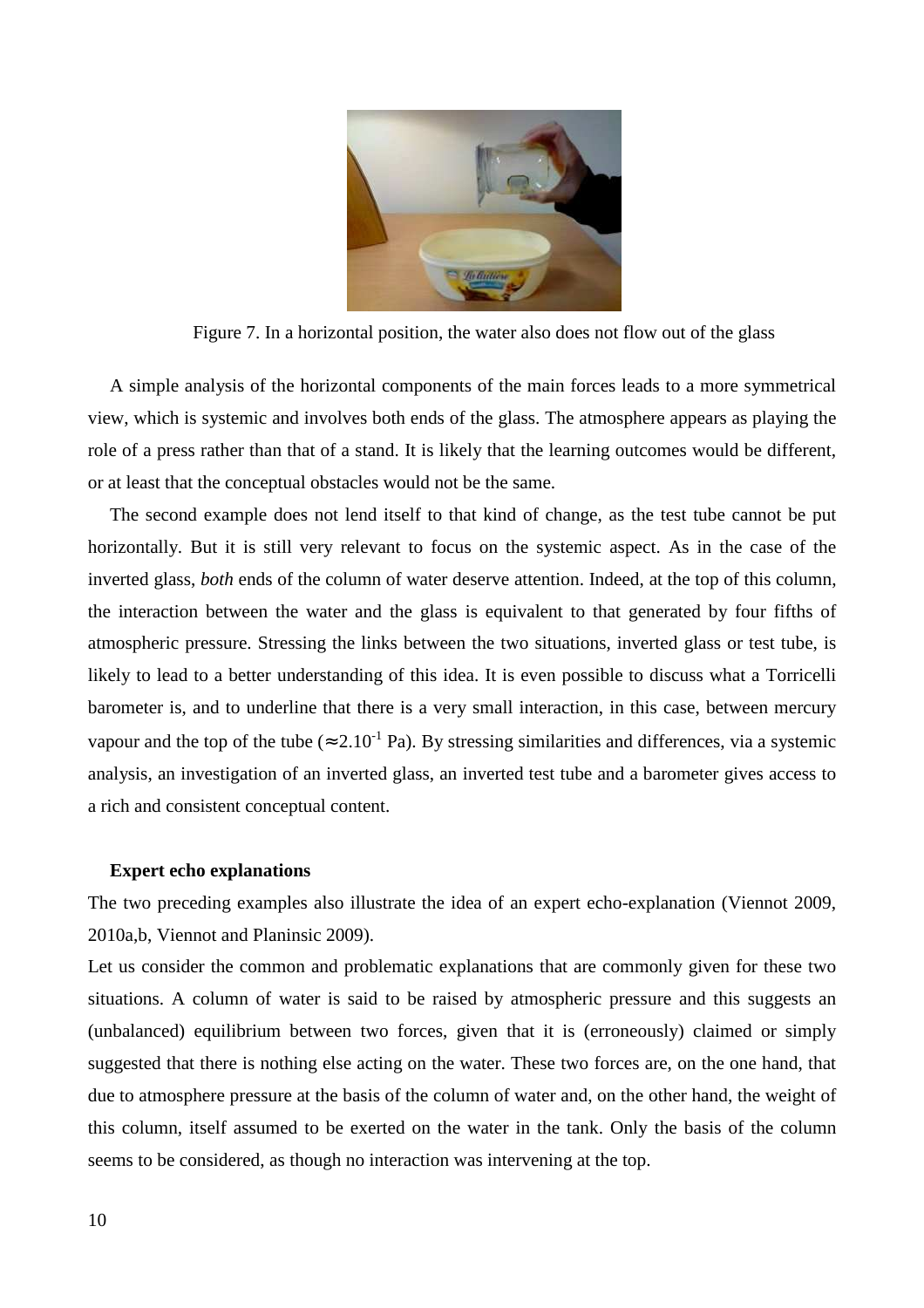Such explanations are compatible with some very common ideas or ways of reasoning that are repeatedly observed in students. It is often thought, indeed, that an object "exerts its weight on the stand" (to put it briefly; see previous discussion *a propos* of weighing the air), and more generally that a localized analysis is sufficient. We may then consider some expert explanations as echoing some students' common views, in that they seem to rely on the same common trends of reasoning. To sum up, an expert "echo-explanation" can hypothetically be ascribed to the same features of reasoning as those commonly observed in learners and possibly misleading as regards accepted physics. This label does not imply any particular causal relationship between what is commonly claimed, respectively, by experts and by non-specialists. It just designates a mutual resonance.

## **Explanations that echo linear causal reasoning**

Very often, echo-explanations are mapped on a very common way of thinking in science:

## *Linear causal reasoning*

This way of reasoning is of particular interest in that it is in stark contrast with some models commonly used in accepted physics, and particularly in elementary physics.

Consider a system comprising several objects, say two springs suspended end to end from a stand and extended by an experimenter (fig. 8), or a series circuit with two resistors and a battery, or two cylindrical vessels filled with gas and separated by a mobile piston. Such systems can be described with several variables that are constrained by simple relationships. Thus, the forces exerted by the two springs on each other are equal to that exerted by the experimenter on the lower end of the lower spring. This relationship implies a situation of mechanical equilibrium at every point in time, the same time argument being ascribed to every specific value of the quantities concerned. In other words, all the parts of the combined system are assumed to "know" all the other parts *instantaneously*, during the – *quasi-static* – evolution of this system. Thus, if the lower end is pulled by an experimenter, the relationship above is assumed to hold at any instant. This is far from obvious. In the case of an earthquake, for instance, this model would not be appropriate for analysing the changes that affect two contiguous parts of a continent. It would have to be changed to a *propagative* model.

The simultaneous evolution of all the parts of a system is far from intuitively clear. Common ways to deny such a strange hypothesis take the form of the following prototypical comment (Fauconnet 1981: 111; Viennot 2001: 98) "The first spring will extend then, after a while, the second will also extend". Such a comment suggests that the event is seen as 'a story', rather than as simultaneous changes in several variables permanently constrained by the same relationships. Simple events  $(\varphi_n)$ , most often specified through only one variable, are envisaged as a series of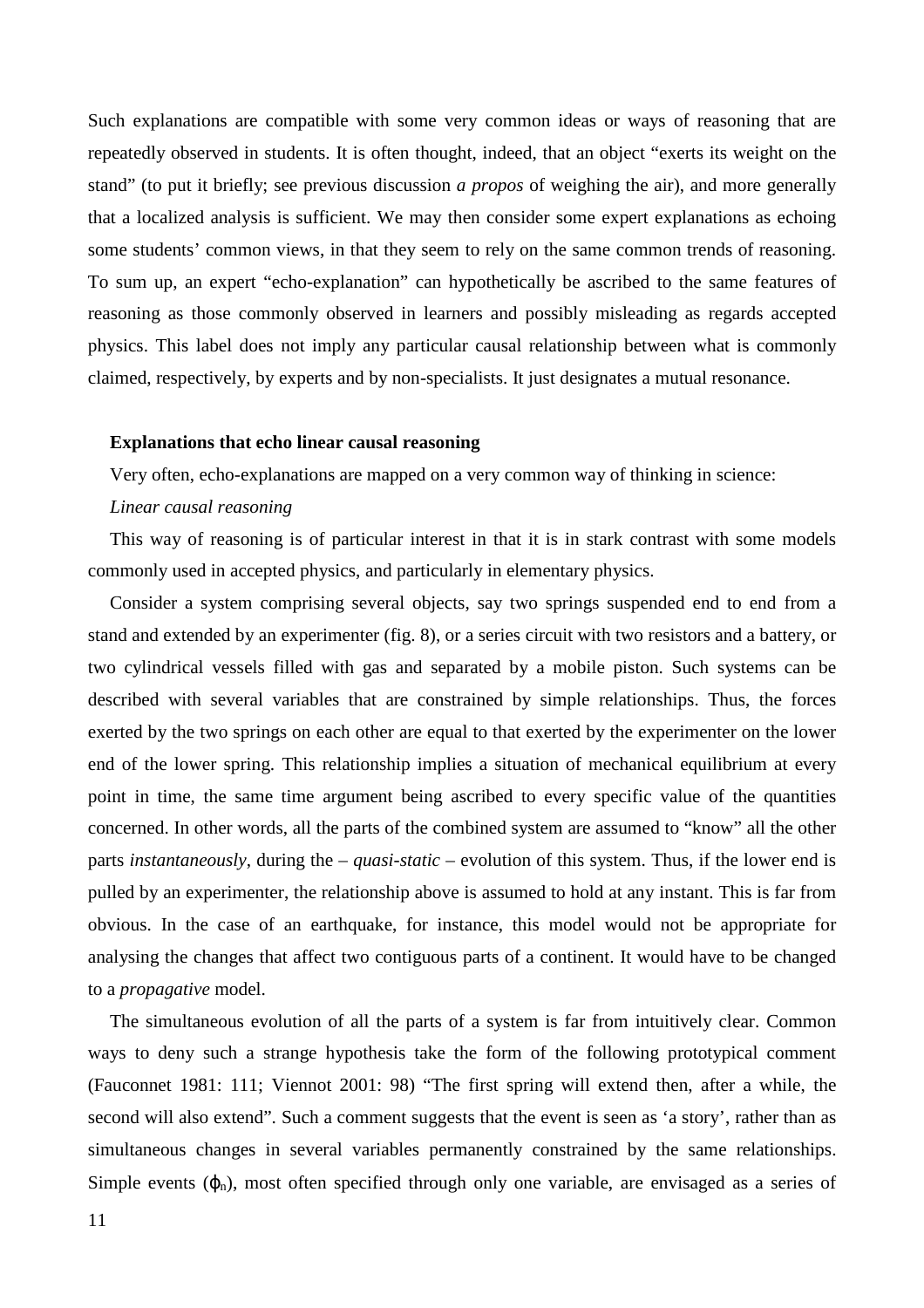binary cause-effect links:  $\varphi_1 \rightarrow \varphi_2 \rightarrow \varphi_3 \rightarrow \ldots$   $\rightarrow \varphi_n$ . (Rozier & Viennot 1991, Viennot 2001: chap. 5). The arrow used in the preceding symbolic form is often expressed in words using the adverb "then". This is an intermediate term between the expression of a logical link ("therefore") and a temporal succession ("later"). We can find the same type of ambiguous term in many other languages as well; for instance "alors" in French or "entonces" in Spanish. More or less surreptitiously, common explanations are steeped in time.

Figure 8 outlines the term-to-term opposition that exists between the linear common reasoning and a quasi-static, or quasi-stationary, analysis of a systemic change.



Figure 8. The main features of linear causal reasoning, compared to those of a quasi-static analysis.

As already pinpointed by Rozier and Viennot (1991, see also Viennot 2001: chap. 5), some expert explanations seem also to be framed by linear causal reasoning, a tendency that can be particularly perpetrated by authors of science popularizations. The following example was much more recently pinpointed (Viennot 2010a,b, Viennot and Planinsic 2009).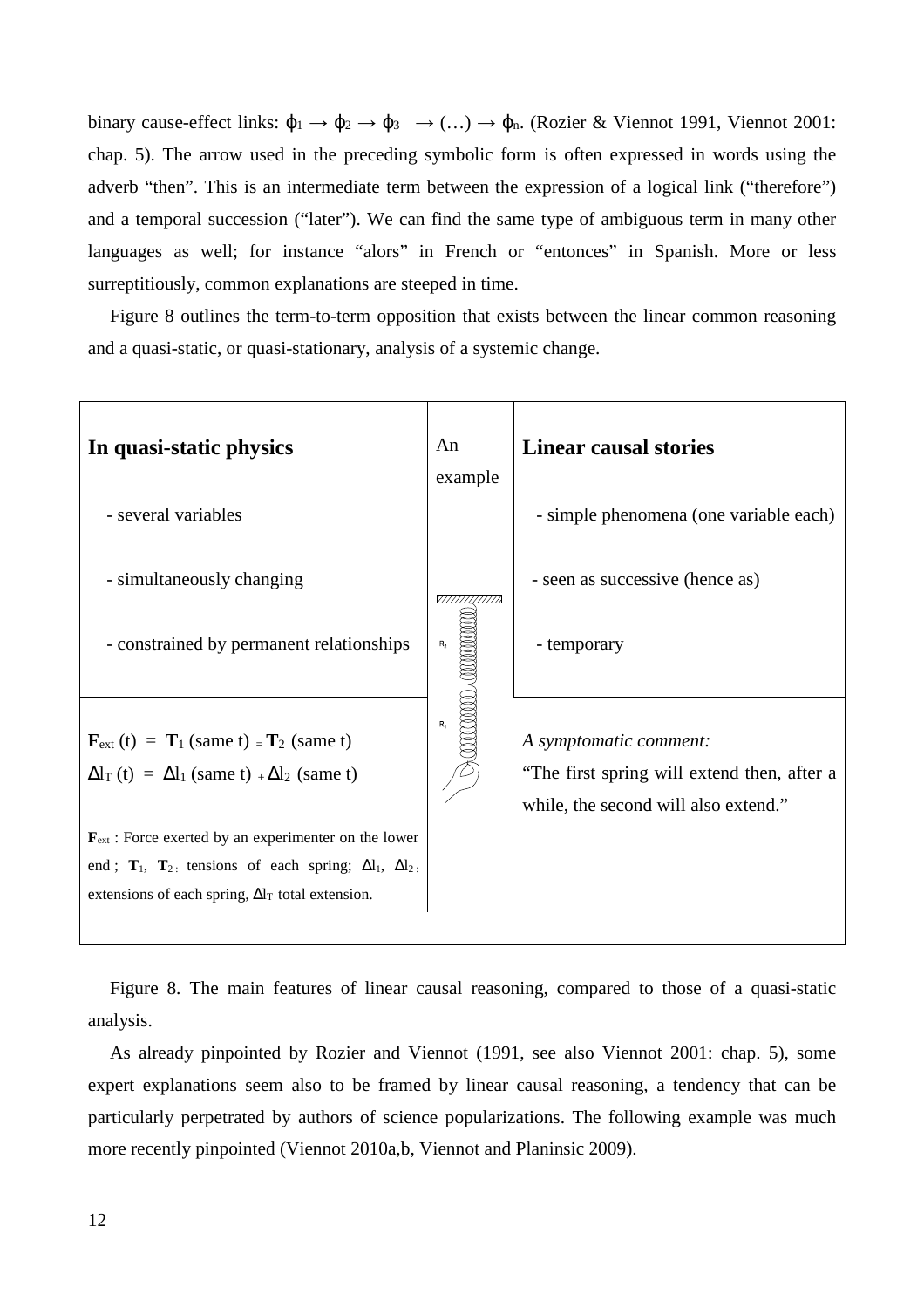#### *A siphoning process*

An explanation, again given by Marie Curie (Chavannes 1907: 62), makes use of the following argument. *The water in the long branch of the siphon flows out. A vacuum is created, and the atmospheric pressure pushes the water of the tank up the short branch.*



Figure 9. A siphoning process.

Using the schematic presentation shown in fig. 9, we might paraphrase this explanation as follows:

 $\varphi_1$  (left end of the tube, on fig. 9): *The water in the long branch of the siphon flows out*  $\rightarrow \varphi_2$ (somewhere in the tube) *A vacuum is created*  $\rightarrow \varphi_3$  (right end of the tube on fig. 9) *the atmospheric pressure pushes the water in the tank up the small branch*.

Simple events are envisaged successively, if only temporarily (for instance: "the vacuum"), as though in chronological succession. In particular, this would seem to suggest that it is possible to analyse what happens at one end of the system independently of what happens at the other.

There is one clear problem: The role of the atmosphere is called on for the last link of the explanation, which concerns one end, but there is atmospheric pressure at the other end as well.

The adjectives "long" and "short" constitute a clue which discretely points towards the crucial role of a difference. Most probably, this clue is not sufficient for learners who do not already know how to analyse this system. It might well be thought, for instance, that the water flows out of "the long pipe" simply because its lower end is open. The resonance between this explanation and linear causal reasoning, clearly, may result in improper interpretations.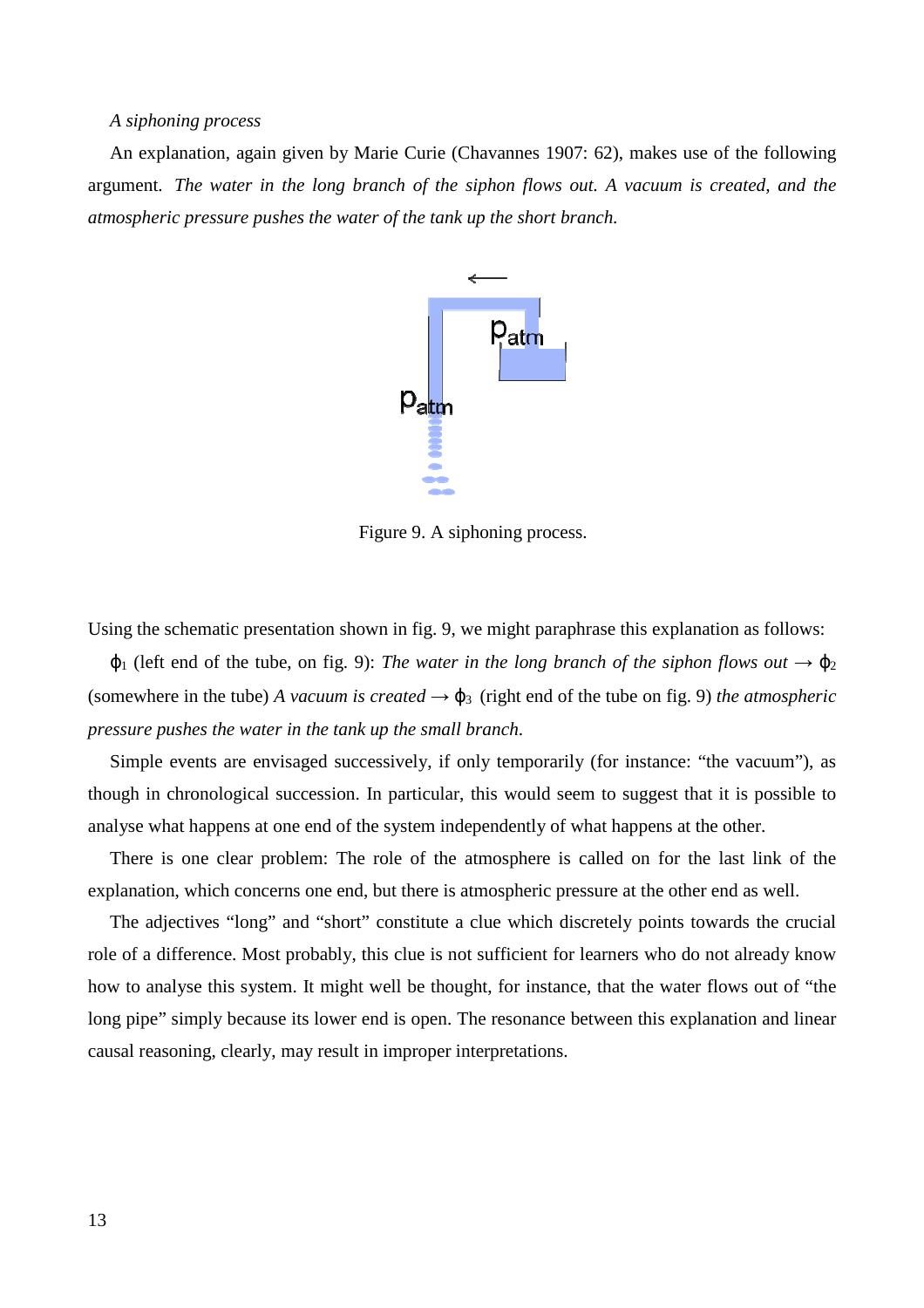## **Stressing links and the decisive role of some differences**

Rituals and echo explanations are often concomitant. An improved awareness , a critical analysis and a deliberate specification of teaching goals may open wider the conceptual space that is potentially accessible to students.

Thus, still using the same device, it may be decided to stress the systemic aspect of a siphon. To this end, the students can be first presented with a system analogous to that shown in Figure 9 but with a mask hiding the right-hand side (fig. 10a); the student could be asked to predict: What would happen if the lower end of the left-hand branch, initially blocked, were freed?



Figure 10. Without considering both sides of a siphon, the outcome of the experiment cannot be predicted.

Once performed, the experiment would confirm what is commonly expected: the water in the left-hand branch flows out. When the mask is taken off (fig. 10b), the students can see that the vessel empties, which is the usual goal of a siphoning process. But the experiment could also be performed for a different outcome. Behind the mask, and with exactly the same visible part on the left, it is possible to place the tank of water such that its free surface is *lower* than the end of the left-hand branch (fig. 10c). Then, when the left-hand end of the tube is opened, the water does not flow out. Instead, the water rises up the tube and refills the tank.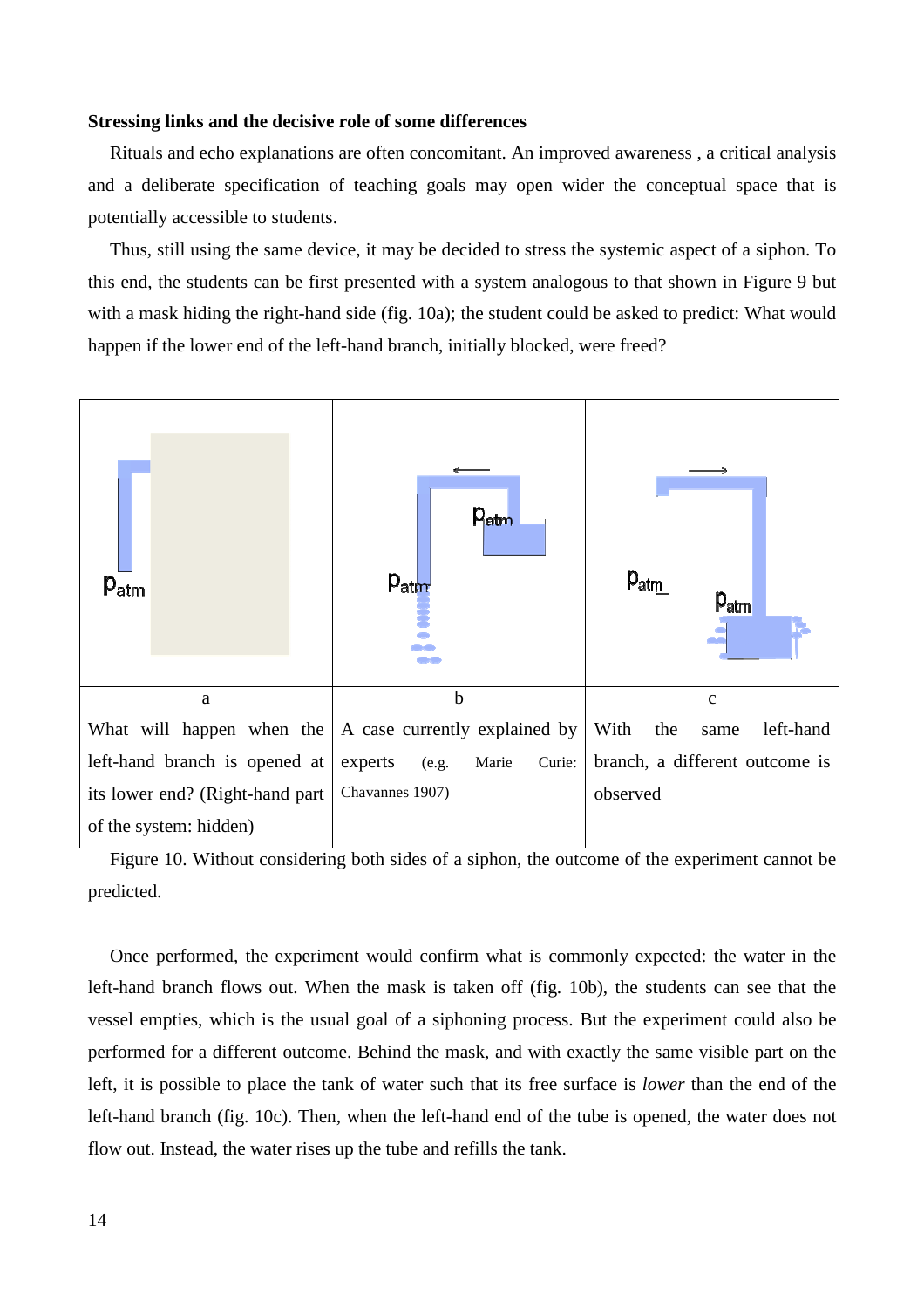This is a striking illustration that, without seeing *both* ends of the system, it is impossible to predict what the water will do. This is the most important thing to be understood concerning a siphon. Beyond that, with a modest setting, and with an audience that is still at a low level of competence, it is possible to stress a crucial aspect of physical phenomena: the world runs on *differences* (Boohan and Ogborn 1997).

Keeping in mind this kind of a message – briefly put, the relevance of a systemic approach – the staging of other experiments can be re-orientated accordingly, as illustrated by the following example.

A "love-meter" is shown in Figure 11. Warming up the lower part with the hands results in a nice fountain effect, with the liquid partly filling in the upper part whilst its level decreases in the lower part. The usual explanation is that warming up the gas in the lower part increases the pressure there, which pushes the liquid up the tube joining the bottom of the lower part to the bottom of the upper part. Here, we recognize linear causal reasoning.



Figure 11. A "love-meter" with the classical staging.

In order to highlight the target idea more effectively, we could formulate the explanation more precisely, changing "the pressure increases in the lower part" to "the *difference* of pressure between the *two* parts is increased", thus taking into account both parts of the system. With such a target in mind, it would become natural to complete the classical demonstration of the love-meter experiment with the following variation (fig. 12b): cooling down the upper bulb, for instance with cold water. The outcome is of course the same as with the usual version, which constitutes a rather striking effect.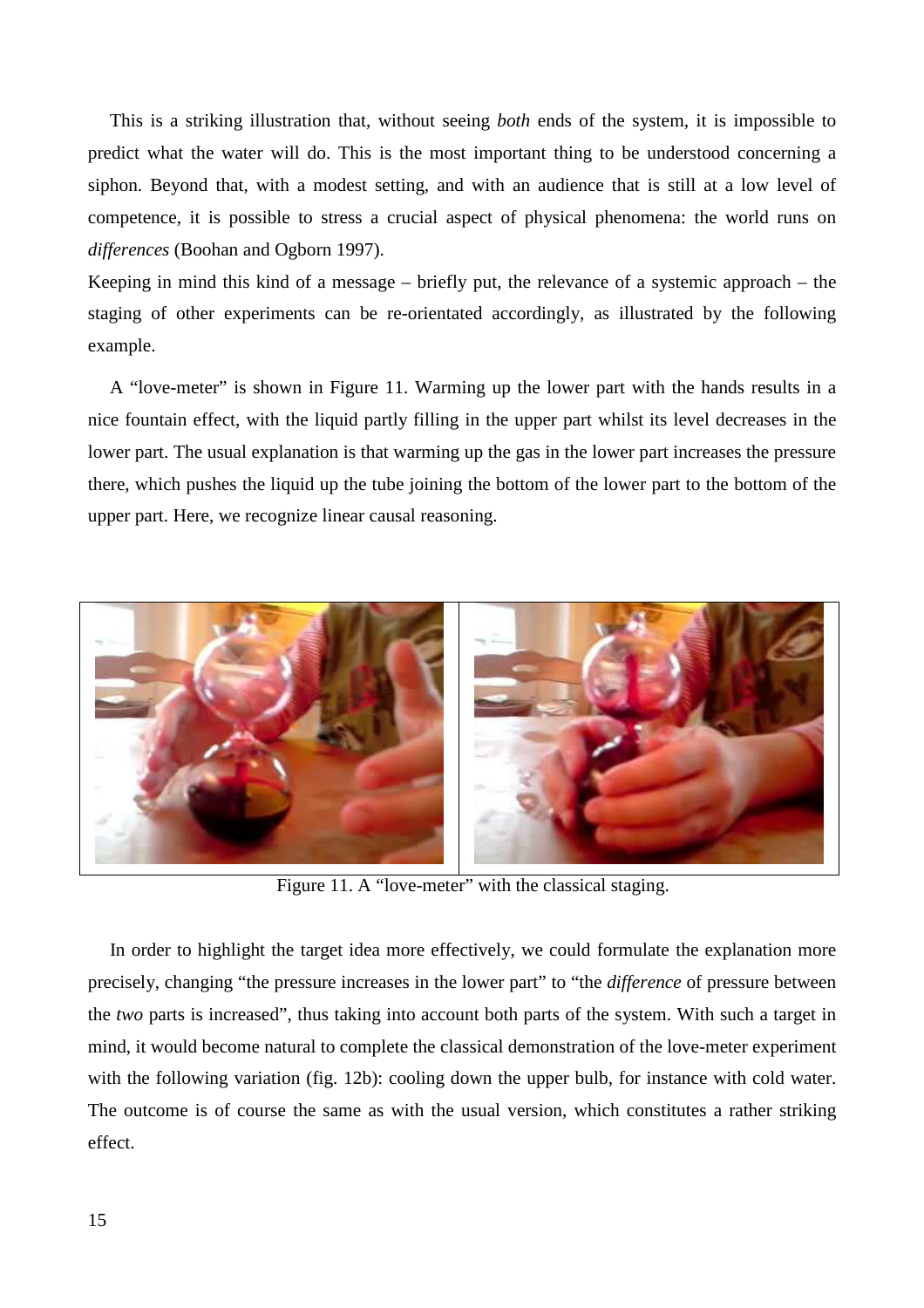

Figure 12. A staging of the demonstration that focuses on a systemic analysis

Among other activities, these two examples – siphon and love-meter – could be used to emphasise the consistency of physics and the power of its theoretical foundations: in this case the idea that the world runs on differences.

## **A consensual method, a variety of likely outcomes**

The preceding examples, particularly the two last ones, suggest a first conclusion. We may well agree on a general pedagogical frame to have the students active, engaged, excited, critical, etc. But inside such a framework, what remains to be decided is considerable, as is the range of likely outcomes. The positive side of that state of affairs is that, provided the limits of some common practices are recognised and analysed, there is room to maneuver in. Even with severe teaching constraints, there are some open choices and levers for targeted actions. Some apparently minor changes in ritualistic practices may bring out important outcomes. These "critical details" of practice (Viennot *et al.* 2004), when orientated by a sound analysis of the content and a sufficient knowledge of students' common ideas and ways of reasoning, open up a range of different targets. Being vigilant about our own explanations, which may in fact mirror some problematic features of common reasoning, is a preliminary condition. Among the possible goals that might influence what we choose to spotlight in exploring any given content is that of stressing conceptual links, thus highlighting how consistent, predictive and concise physical theories may be, in specified domains of validity.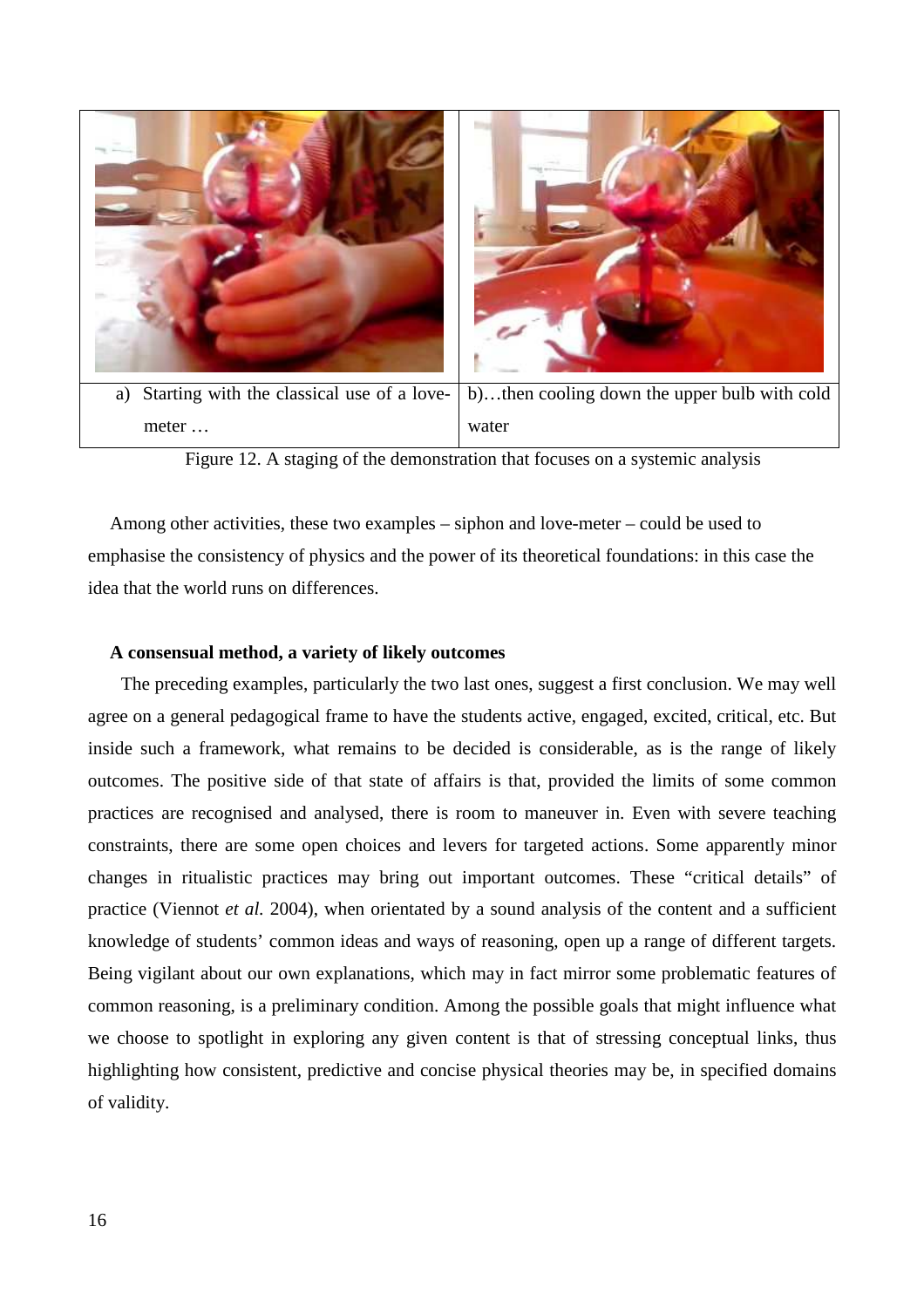## **Some crucial questions**

As recently recalled in many pleas for IBSE, "(…) the learning process of scientists *(consists in):* formulating questions, doing experiments, collecting and comparing data, reaching conclusions and extrapolating these findings to more general conclusions. (Allende 2008)

Thus, a recurrent invocation concerning science is that of a questioning approach. Consistently, it would be problematic, concerning IBSE, to depart from this attitude. This paper recalls and/or illustrates some caveats, suggests some reasons and ways to be both cautious and positively engaged with IBSE. That is, of course, far from exhausting the topic. Among the vivid questions left open, we find:

### *How can we evaluate our assertions about IBSE?*

As recalled in introduction, many claims were expressed to justify and accompany the reactivating process of IBSE approaches. Given the preceding failures in the 70s, there was an urgent need, after about a decade of "recent" IBSE, to formally evaluate the outcomes. This paper being focused on learners, it must be noticed that, in this regard, very few results were available until recently, beyond teachers reporting. Recently, a formal evaluation has been conducted on a large scale in the frame of the Pollen project (2006-2009). One of the questions examined was whether IBSE was actually fostering pupils' liking of science. A striking results concerns a cohort of pupils, aged 10- 11, who were exposed during two years (in Berlin) to IBSE, with pre and post tests posed to the same pupils. The authors (Jarvis *et al.* 2009) conclude: *"Most of the individual item scores relating to pupils' liking of science experiments also fall significantly over the two years (…), with girls scores falling more strongly. This pattern of decline in liking school and science is common in many countries as primary pupils get older (Jarvis & Pell 2002; Piburn & Baker 1993). It should not be surprising that there should not be a notable change in typical pupil responses because of the Pollen Project*." This comment is in stark contrast with many loud stated claims. It demonstrates the utility of a lucid, non dogmatic attitude.

First of all, it appears that we should search for relevant variables concerning, this time, IBSE, in order better to master its outcomes. Thus, the investigation by Jarvis and her colleagues provides interesting results. Pupils in Leicester ( $N = 301-554$ , aged  $7-11$ ), were asked to rank various items on a five-points Likert scale. It was found that the item "science is just too difficult" was ranked significantly lower after one year of IBSE. In contrast, no significant difference was observed concerning the items "(…) Finding out why the experiment works" and "Science makes me think". Strikingly, the same kind of results are reported in the investigation conducted in several European countries by Lindahl (2009), still within Pollen project.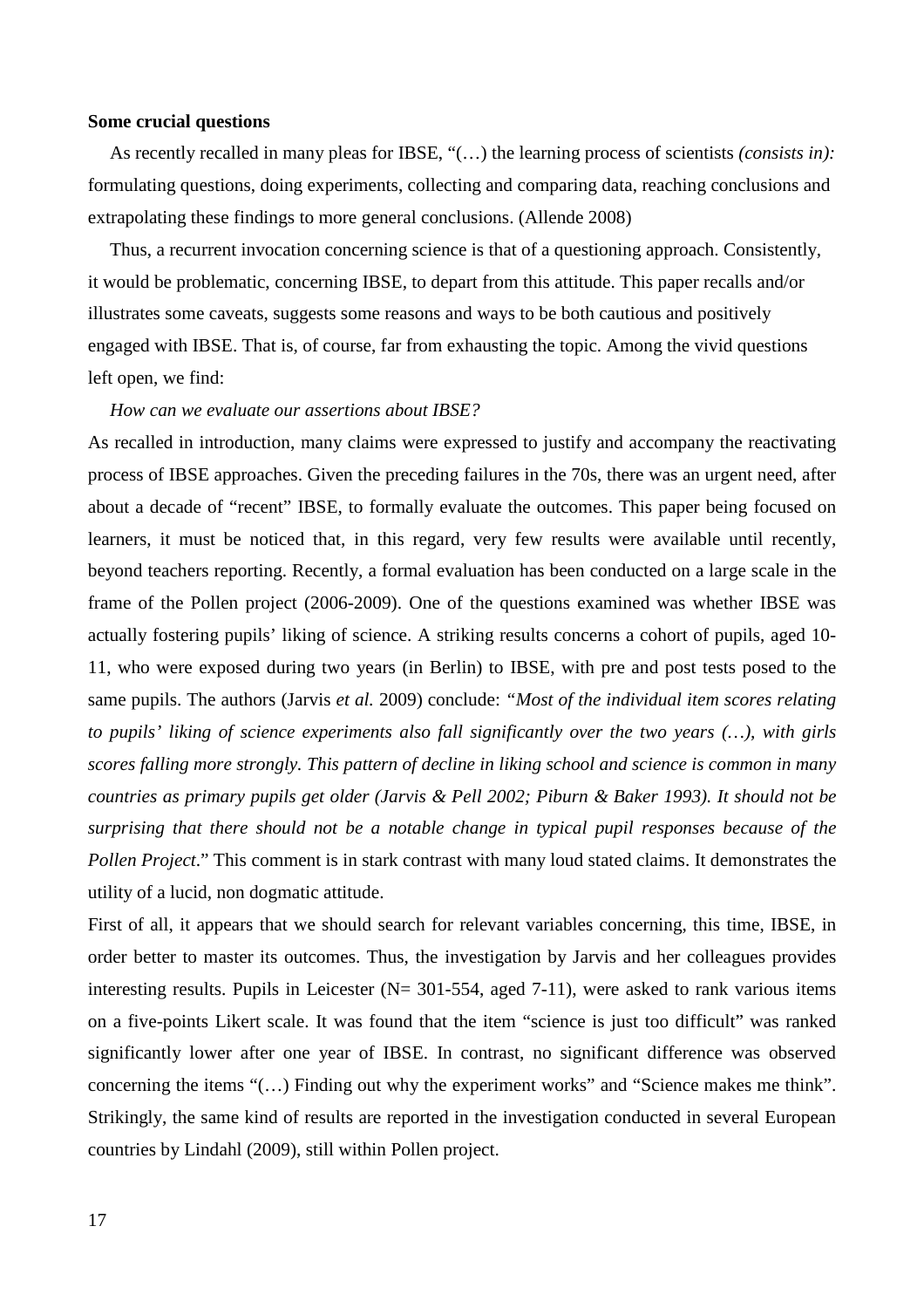Such studies can help us improve our practice. Here in particular, the results pose the question of developing a more conceptual component in IBSE. Indeed, at least through some pupils' responses, science does not present insuperable difficulties but does not seem more intellectually stimulating after a long period of inquiry based teaching.

#### *How does IBSE affect students' conceptual achievements and intellectual satisfaction?*

Physics education research has long been concerned by evaluating students' understanding of scientific concepts, before, during and after teaching. By contrast, the recent reactivation of IBSE was most often accompanied by evaluations that were nearly exclusively focused on students' or on teachers' attitudes as regards science (see for instance the investigation by Pollen, just quoted). As recalled above, there is a need to keep evaluating *at a fine grained level* what students actually grasp of science concepts, in such and such teaching conditions.

Besides the question of students' conceptual achievements, and probably tightly linked to that aspect, the level of students' intellectual satisfaction is a crucial point to be investigated. Intellectual satisfaction is at a junction between affectivity and conceptual progress. It is a feeling linked to the impression of having understood a complex topic to a certain extent, one that can be identified quite clearly, this being accomplished with a good quality/cost ratio (Viennot 2006, Mathé and Viennot 2009, Feller *et al.* 2010). Often, affective factors are envisaged as *conditions* for learning (for instance Pintrich *et al.,* 1993; Rhöneck *et al.* 1998; Glynn *et al.*, 2007, Launkenmann *et al.*, 2003). But seen as a possible *outcome* of learning, intellectual satisfaction is – most probably - crucially linked to one of the main goals of IBSE enterprises: having students engaging with science, *in the long term*.

## *IBSE from primary school to the end of secondary school: what transitions?*

This point leads us to a crucial aspect of IBSE: the transition from a major focus on scientific inquiry, on the one hand, to a more systematic approach to science conceptual organization, on the other hand. As recalled by Rocard *et al.* (2007: 12), "The two approaches are not mutually exclusive, and can and should be combined in any science classroom to accommodate for different kinds of scientific topics, different mindsets and age groups preferences." In practice, the dosage to be adopted in a given context is far from obvious. We can read different suggestions concerning the crucial steps. Thus, according to Léna (2009b), there would be, in some European countries, a "5 to 16" golden age of inquiry based approaches: "In all four nations *(France, Germany, Netherlands, Sweden*), the 'science as inquiry' pedagogy encourages students (from 5 to 16) to develop a sense of wonder, observation and logical reasoning". Osborne and Dillon, recommend that this approach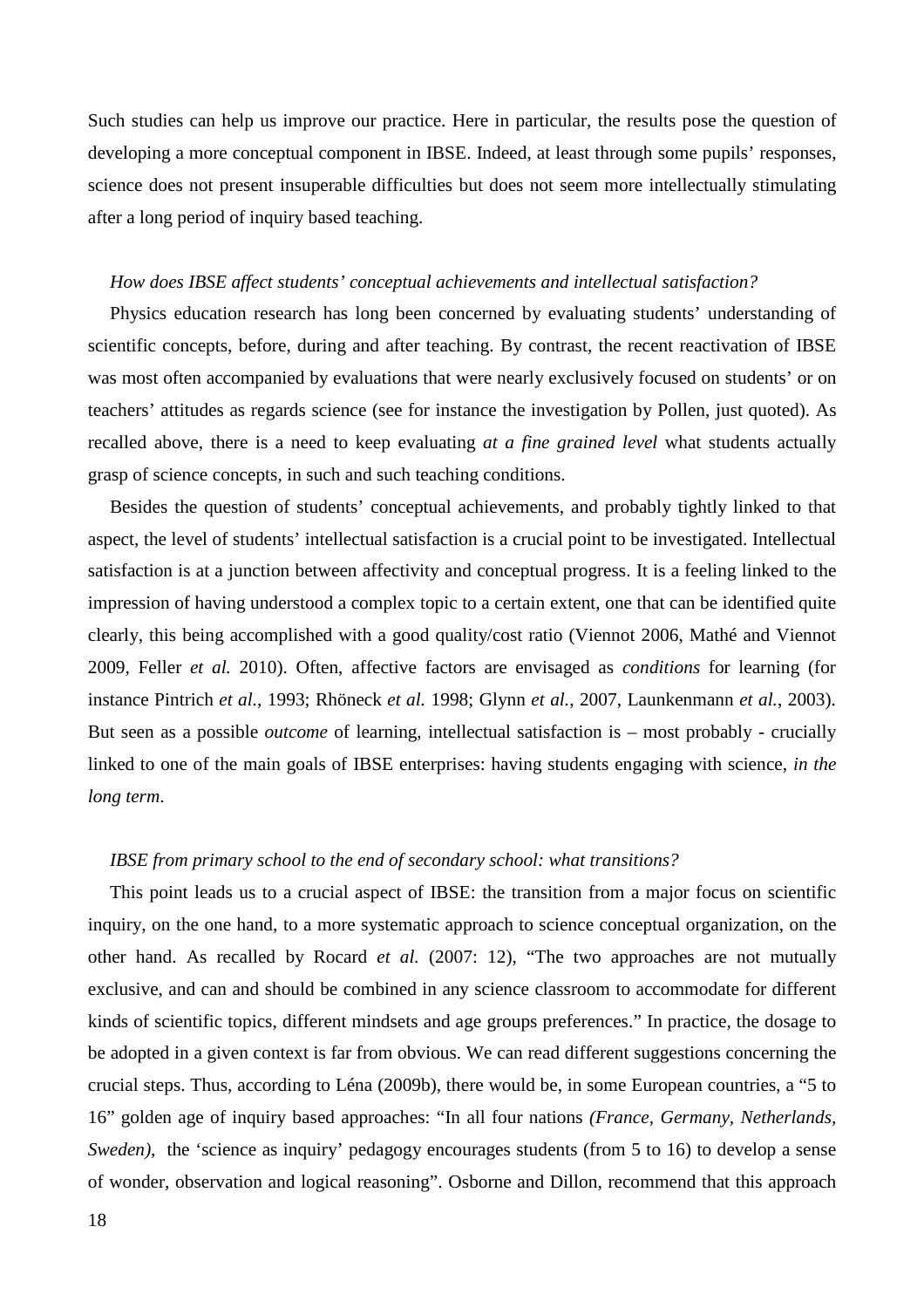prevail "before 14": "EU countries should ensure that: (…) the emphasis in science education before 14 should be on engaging students with science and scientific phenomena. Evidence suggests that this is best achieved through opportunities for extended investigation work and hands-on experimentation and not through a stress on the acquisition of canonical concepts." (Osborne & Dillon 2008: 9).

It is crucially important that a thorough reflection be conducted on how and when to manage the decisive transitions. In order to inform this question, it is urgently needed to conduct carefully designed research programs.

## **Concluding remarks**

These crucial questions – a few among many others - may seem discouragingly complex. They just echo some of the recurrent debates in science education, and there is no reason why IBSE should get round these. The real challenge is to keep the wonderful impulse recently given to IBSE while keeping in mind those questions and maintaining a lucid effort to progress in these respects.

At least can we say that a condition for success is to reject any manicheism. Phil Scott very recently expressed a concern about this tendency: "*A worrying trend that I detect sees new approaches being set up in opposition to each other in an unhealthy dichotomy (…) Furthermore, and all too often, approaches to teaching scientific conceptual knowledge are cast as being 'traditional', 'didactic' and 'bad', whilst inquiry approaches are seen as being 'innovative', 'childcentred' and 'good'*." (Scott 2009). Yet, the report by Rocard, just cited, had well specified: "The two approaches are not mutually exclusive, …". But, in practice, one or two useful sentences in a report are not enough to ensure a generalized, harmonious and efficient 'full repertoire' approach to teaching. To this end, it would be highly fruitful, I suggest, to seriously consider this idea: It is essential that students reach a certain degree of intellectual satisfaction. In this regards, a strong lever is – a propos of inquiry based approaches as well - to favour conceptual structuring by stressing links between phenomena and laws. Thus, the different reasons to like science might be reconciled, in an efficient synergy. We might expect to have learners truly engaging with science, beyond mere excitement and in the long term.

#### **References**

Alberts, B. 2008. Considering Science Education, *Science,* 319, 21-3-2008. Editorial. p. 1589 Allende, J.E. 2008. Academies Active in Education*, Science*, 321, 29-8-2008. Editorial.

Boohan, R. & Ogborn, J. 1997. Differences, energy and change : a simple approach through pictures*, New ways of teaching physics* - Proceedings of the GIREP International Conference 1996 in Ljubliana, S. Oblack, M.Hribar, K. Luchner, M. Munih, Board of Education Slovenia.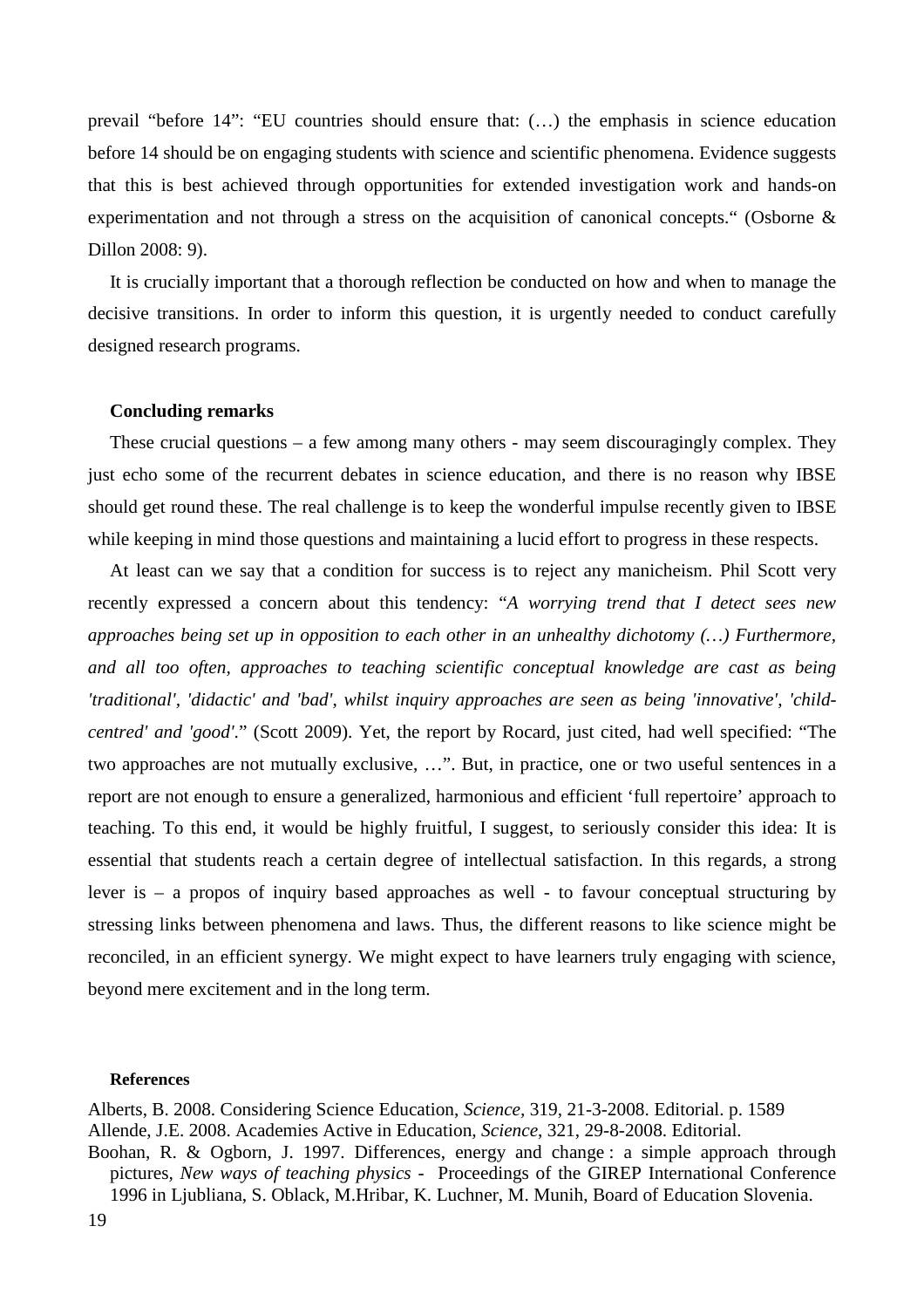Charpak, G. 1996. *La main à la pâte. Les sciences à l'école primaire*. Flammarion, p. 9.

- Charpak, G. 2005. La main à la pâte. *Science et Avenir*. n°698, Avril 2005. p. 11.
- Chauvet, F. 1996. Teaching colour: designing and evaluation of a sequence, *European Journal of Teacher Education*, vol 19, n°2, pp 119-134.
- Chauvet, F.1999. STTIS Project, *Colour sequence* University " Denis Diderot ", LDAR (Laboratoire de didactique André Revuz); and STTIS (Science Teacher Training in an Information Society) web sites: (retrieved 1.7.2010) http://www.lar.univ-parisdiderot.fr/sttis\_p7/color\_sequence/page\_mere.htm or http://crecim.uab.cat/websttis/index.html
- Chavannes, I. 1907. *Physique élémentaire pour les enfants de nos amis.* Leçons de Marie Curie, recueillies par Isabelle Chavannes en 1907. Dir. B. Leclercq, Paris : EDP Sciences, 2003
- Euler, M. 2004. The role of experiments in the teaching and learning of physics. Research in physics Education, Varenna course CLVI, Amsterdam: IOS Press, pp. 175-221.
- Fauconnet, S. 1981. *Etude de résolution de problèmes: quelques problèmes de même structure en physique*, Thèse de troisième cycle, Université Paris 7.
- Feller, I., Colin, P. & Viennot, L. 2009. Critical analysis of popularisation documents in the physics classroom. An action-research in grade 10. *Problems of education in the 21st century*. 17(17): pp.72-96.
- Fensham. P,. Gunstone, R & White, R. (Eds) 1994. *"The Content of Science: a constructivist approach to its teaching and learning",* The Falmer Press, London
- Glynn, S. M., Taasoobshirazi, G., & Brickman, P. 2007. Nonscience majors learning science: A theoretical model of motivation. *Journal of Research in Science Teaching, 44(8),* PP.1088–1107.
- Jarvis, T. & Pell, A. 2002. Changes in primary boys' and girls' attitudes to school and science during a two-year science in-service programme. The Curriculum Journal 13(1), pp. 43-69.
- Jarvis, T., Pell, A. & Hingley, P. 2009. Pollen Primary Teachers'Changing Confidence andAttitudes over Two Years PollenIn-service. www.**pollen**-**europa**.net/
- Laukenmann, M., Bleicher M., Fub, S., Glâser-Zikuda, M., Mayring, P., & Rhöneck, C. V. 2003. An investigation of the influence of emotional factors on learning in physics instruction. *IJSE*, 25(4), pp.489-507.
- Leach, J. & Scott, P. 2002. Designing and evaluating science teaching sequences: an approach drawing upon the concept of learning demand and a social constructivist perspective on learning*. Studies in Science Education*, 38, pp. 115-142.
- Leach, J. & Scott, P. 2003. Learning science in the classroom: Drawing on individual and social perspectives. *Science and Education,* 12(1), pp. 91-113.
- Leach, J., Ametller, J. & Scott, P. 2010. Establishing and communicating knowledge about teaching and learning scientific content: The role of design briefs, In K. Kortland (ed.): *Designing Theory-Based Teaching-Learning Sequences for Science Education.* Utrecht: Cdβ press, pp. 9-38.
- Léna, P. 2009a. Towards an European strategy in elementary science education. In G. Santoro (ed.), *"New Trends in Science and Technology Education" Conference, Abstract booklet,* "Università di Modena e Reggio Emilia, p. 71.
- Léna, P. 2009b*.* Europe rethinks education*, Science,* 326, 23-11-2009
- Lijnse, P.L. 1994. La recherche-développement: une voie vers une "structure didactique" de la physique empiriquement fondée, *Didaskalia* n°3, pp. 93-108.
- Lijnse, P.L. 1995. 'Developmental research' as a way to an empirically based 'didactical structure' of science*. Science Education*, 79, 189-199.
- Lijnse, P.L. 1998. Curriculum development in physics education. In E. Sassi and M. Vicentini (Eds.): *Physics Education: recent developments in the interaction between research and teaching, International Commission of Physics Education*, http://web.phys.ksu.edu/icpe/Publications/index.html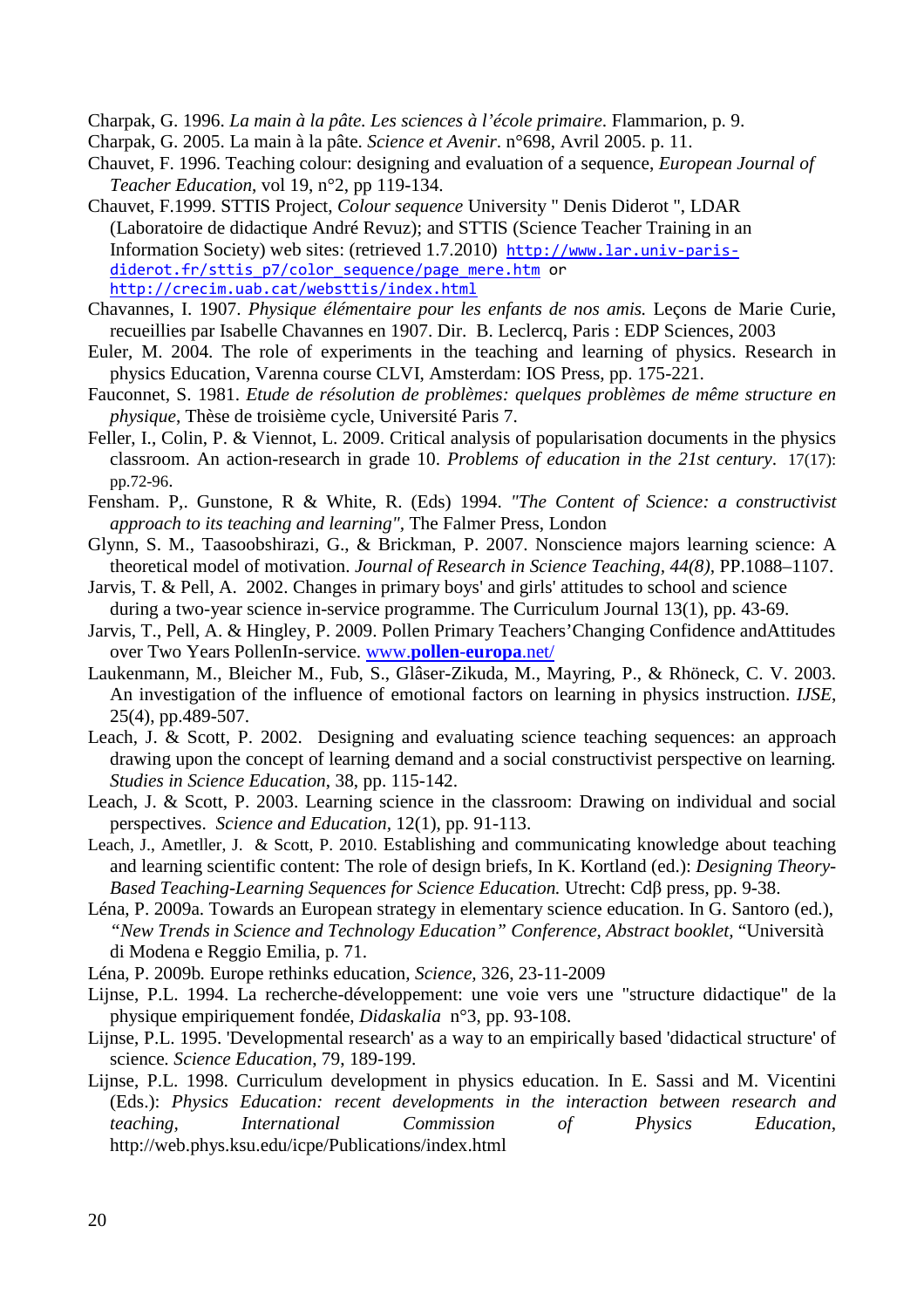- Lijnse, P.L. 2002. Didactics of science: the forgotten dimension in science education research. In R. Millar, J. Leach and J. Osborne (Eds.): *Improving Science Education – The contribution of research*, Buckingham: Open University Press. pp. 308-326.
- Lindahl, B. 2009. Changes in pupils' attitudes towards science during two years within the Pollen project , www.pollen.europa.net
- Mathé, S., & Viennot, L. 2009. Stressing the coherence of physics: Students journalists' and science mediators' reactions, *Problems of education in the 21st century*. 11 (11), pp. 104-128.
- McDermott L.C. 1998. Research in Physics Education, *International Newsletter on Physics Education* (ICPE-IUPAP), 36, 1-3. (p. 3)
- Millar, R. 1989. Constructive criticisms, *International Journal of Science Education*, Special issue, 11 (5), pp. 587-596.

MUSE http**://**education.epsdivisions.org/muse/

Nillsen, R. 2009. Can the love of learning be taught? *The Pantaneto forum*, 36, www.pantaneto.co.uk/issue36/nillsen.htm

Ogborn, J. 1997. Constructivist metaphors of learning science. *Science & Education, 6*, pp. 121-133.

- Ogborn, J. 2009. Science and common sense. In E. Sassi and M. Vicentini (eds.): *Physics Education: recent developments in the interaction between research and teaching*, (section A1), International Commission of Physics Education, http://web.phys.ksu.edu/icpe/Publications/index.html
- Ogborn, J. 2010**.** Curriculum development as practical activity. In K. Kortland (ed.): *Designing Theory-Based Teaching-Learning Sequences for Science Education.* Utrecht: Cdβ press, 71-80.
- Osborne, J.. Dillon, J. 2008. *Science Education in Europe : Critical Reflexions*. Nuffield Foundation, ,. www.nuffieldfoundation.org/fileLibrary/pdf/Sci\_Ed\_in\_Europe\_Report\_Final.pdf
- Piburn, , M.D. & Beker,D.R. 1993. If we were the teacher ...Qualitative Study of Attitude towards Science. *Science Education*, 77, 393-406.
- Pinto, R. (coord.), Ogborn, J., Quale, A., Sassi, E. & Viennot, L. 2001. *STTIS :"Science Teacher Training in an Information Society"), European Commission, Brussels N° SOE2-CT97 20 20.,*  http://crecim.uab.cat/websttis/index.html
- Pintrich, P. R., Marx, R. W., & Boyle, R. A. 1993. Beyond cold conceptual change: The role of motivational beliefs and classroom contextual factors in the process of conceptual change. *Review of Educational Research, 63(2),* 167-199.
- Planinsic, G. & Viennot, L. 2010. *Stories of light*, Muse project, URL: http://education.epsdivisions.org/muse/
- Planinsic, G. 2004. Color Light mixer for every student, *The Physics Teacher*, 42, pp. 138-142
- Posner, C. J., Strike, K. A., Hewson, P. W. & Gertzog, W. A. 1982. Accommodation of a scientific conception: toward a theory of conceptual change. *Science Education* 66(2), pp. 211-227.
- Rhöneck, C. V., Grob, K., Schnaitmann, G. W., & Völker, B. (1998). Learning in basic electricity: how do motivation, cognitive and classroom climate factors influence achievement in physics? *International Journal of Science Education, 20(5),* pp. 551-565.
- Rocard, Y. 2007, *Science Education Now*, Report EU22-845, European Commission, Brussels, http://ec.europa.eu/research/science-society/document\_library/pdf\_06/report-rocard-on-scienceeducation\_en.pdf
- Rozier S., Viennot L. 1991, Students' reasoning in thermodynamics, *International Journal of Science Education*, Vol 13 n°2, pp. 159-170.
- Scott, P. 2009. *Teaching Physics Concepts: A neglected Art?* Plenary address, GIREP 2009 Leicester.
- STTIS: http://www.lar.univ-paris-diderot.fr/materiaux-pedagogique/sequence-module
- Viennot, L. 2001. *Reasoning in physics*. The part of common sense, Brussels: Kluwer.
- Viennot L. 2003. *Teaching physics*. With the collaboration of U. Besson, F. Chauvet, P. Colin, C. Hirn-Chaine, W. Kaminski, S. Rainson. Trad. M. Greenwood & A. Moisy. Dordrecht: Kluwer Ac. Pub.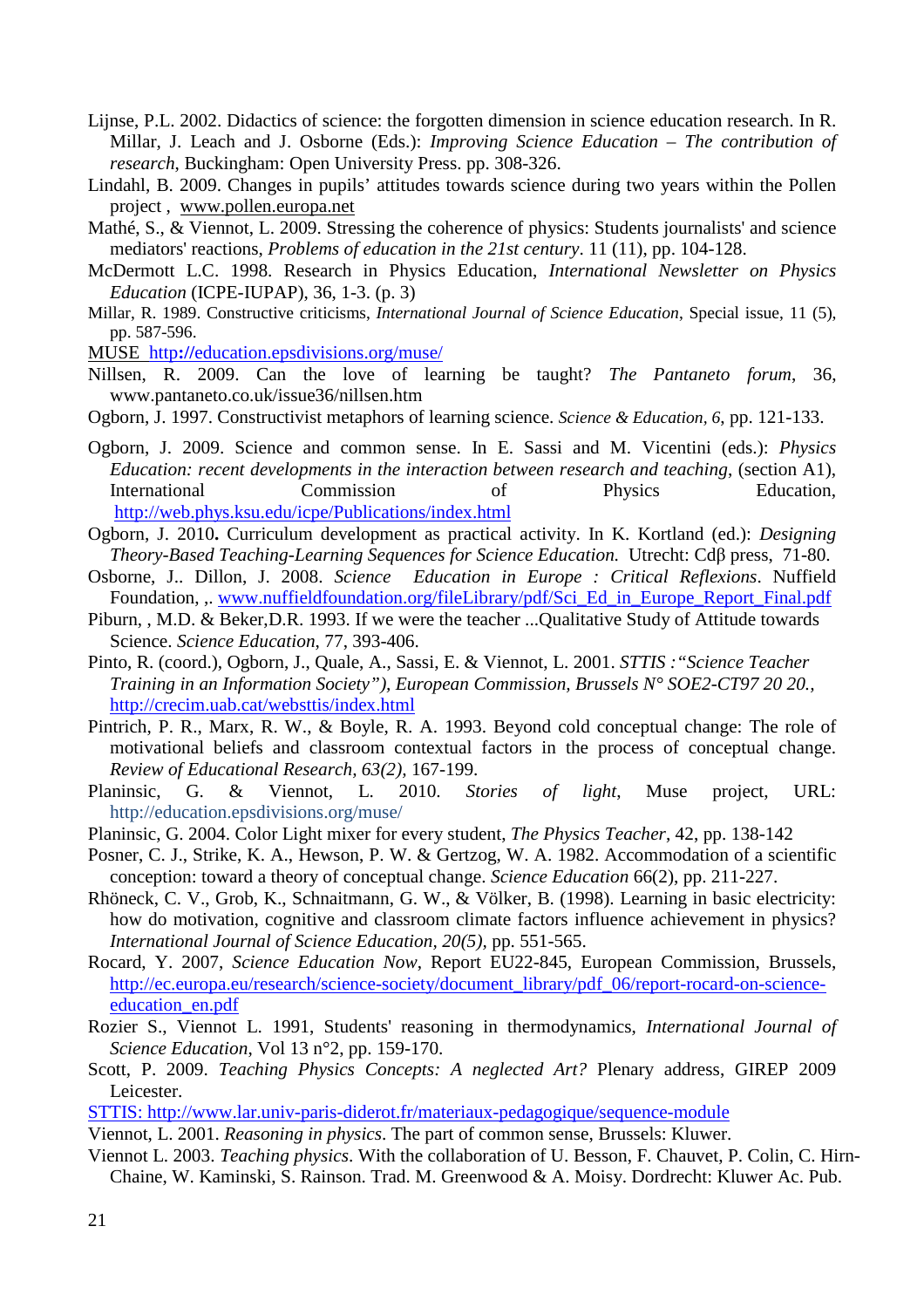- Viennot, L., Chauvet, F., Colin, P. & Rebmann, G. 2004. Designing Strategies and Tools for Teacher Training, the Role of Critical Details. Examples in Optics. *Science Education*, 89 (1), pp. 13-27.
- Viennot, L. 2006. Teaching rituals and students' intellectual satisfaction. *Physics Education, 41,* 400-408.
- Viennot, L. 2009. Some experiments in fluids statics, In Planinsic, G., Sassi, E., Ucke, C. and Viennot, L., MUSE project, URL: http://education.epsdivisions.org/muse/

Viennot, L. & Planinsic, G. 2009. The siphon: a staging focused on a systemic analysis, *MUSE project of the EPS-PED; http://education.epsdivisions.org/muse*

- Viennot, L. 2010a. Physics by inquiry: beyond rituals and echo-explanations, In L. Menabue and G. Santoro (Eds.) *New Trends in Science and Technology Education, Selected papers*, , Bologna: CLUEB. Vol. 1, pp. 240-256.
- Viennot, L. 2010b. Physics education research and inquiry-based teaching : a question of didactical consistency, In K. Kortland (ed.): *Designing Theory-Based Teaching-Learning Sequences for Science Education.* Utrecht: Cdβ press, 39-56.
- Weltin, H. 1961. A paradox. *American Journal of Physics*, 29 (10), pp. 712-711.

## **Appendix 1**

*How better to help and/or train teachers to perform careful IBSE?* 

Given time constraints, some important themes concerning teachers have not been discussed in the address reported here. Yet, as repeatedly claimed, teachers' role is absolutely decisive. As always when an innovation is launched in an educative system, or even experimented at smaller scale, teachers are active transformers of the suggested design (e.g. STTIS 2000, Leach et al. 2002, Millar 2010, Ogborn 2010).

No doubt that, in order to help teachers take a first step, it is very useful to provide them with general considerations on IBSE along with exemplary items, for instance posted on a resource website (LaMap, Pollen, Sinus Transfer), or even kit-boxes. Training sessions *in vivo*, or accompanied teaching sessions, whenever possible, are of course likely to favour a better interaction between the designers and the teachers who are supposed to appropriate the recommended innovation.

In any case, it would be highly contestable to adopt a transmissive approach: The very label of exemplarity is questionable, because what is advisable in a given teaching context (teacher included), may be very problematic in another one. For instance, as remarked by Jarvit *et al.* (2009): "Kit-boxes are a valuable strategy for supporting schools and teachers with little background in teaching science. (…) Long term, the boxes may inhibit able teachers' creativity and enthusiasm."

Consequently, it is probably fruitful to propose, for any given theme of physics, a menu, be it with a resource web-site or not. That could comprise, besides some information about the content, a description of students' common ideas, a critical analysis of possible ritualistic practices explanations or ways of staging an experiment-, and suggestions of alternatives *along with their justifications*, constructed accordingly. Given that the teachers trace their own way when they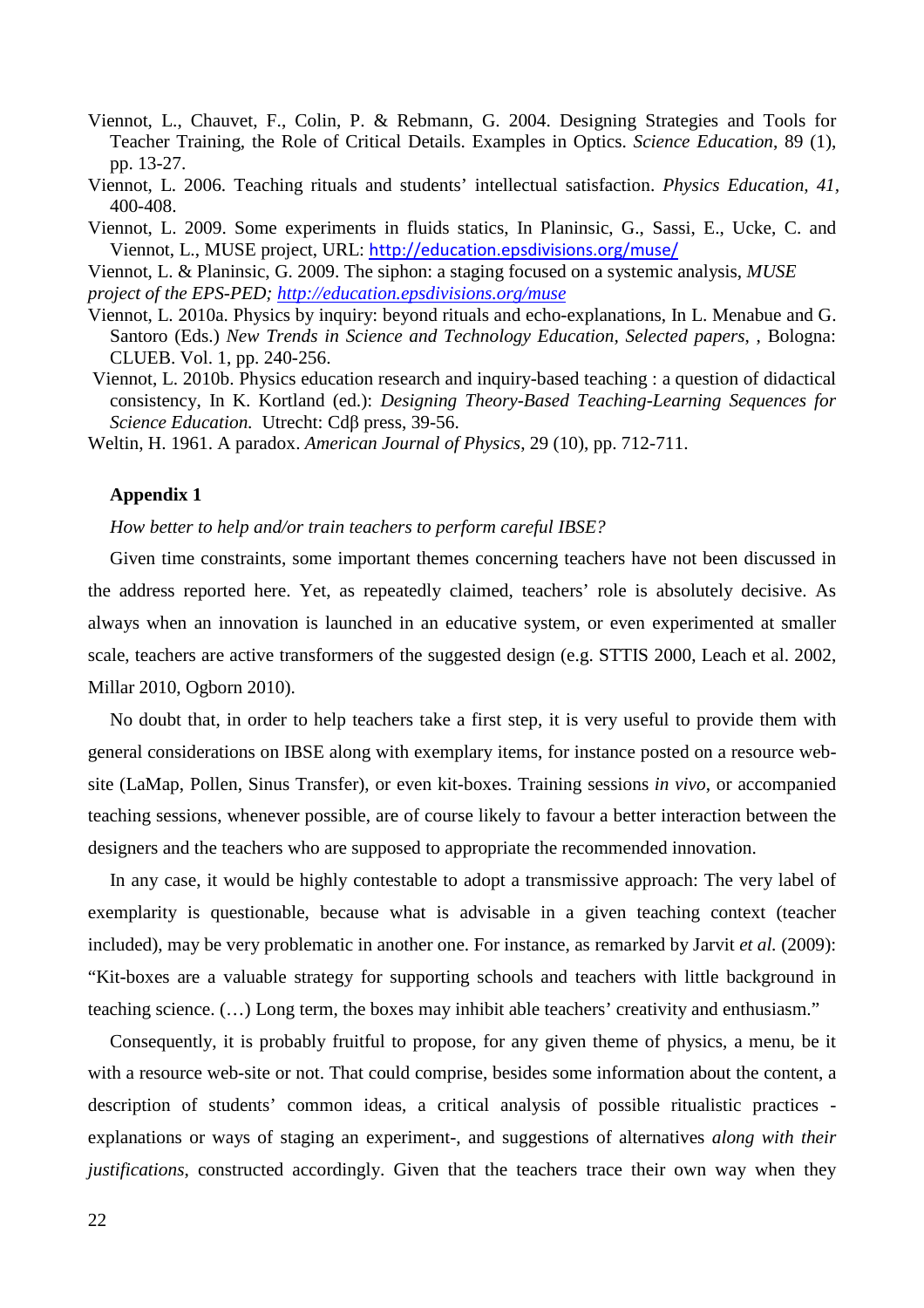decide what to do the next day, such a format should incite them to take responsibility for the didactic consistency of their personal choice; in other words, to look for an optimized agreement between the retained teaching goals and the chosen strategies, given students' pre instructional ideas and expectable reactions. More widely, this idea of a *didactic consistency* might constitute the master word of teacher training sessions. Then, in line with a problem posing approach (Lijnse 1995, 1998, 2002), teachers could be trained to evaluate to which extent some hypothetical design briefs (Leach *et al.* 2010) are didactically consistent. Several resource web-sites (STTIS , MUSE) are built on such principles.

#### **Appendix 2**

*An elementary analysis of the "inverted glass" situation, with dislocated diagrams* 

Main forces (vertical components) in the situation of the glass full of water held upside down (for more detail, see Weltin 1961, Viennot *et al.* 2009): (a) shows an exploded view of the waterglass-cardboard system in which the arrows indicate the interaction forces, (b) shows the balance between the various forces acting on the system water+glass+cardboard.